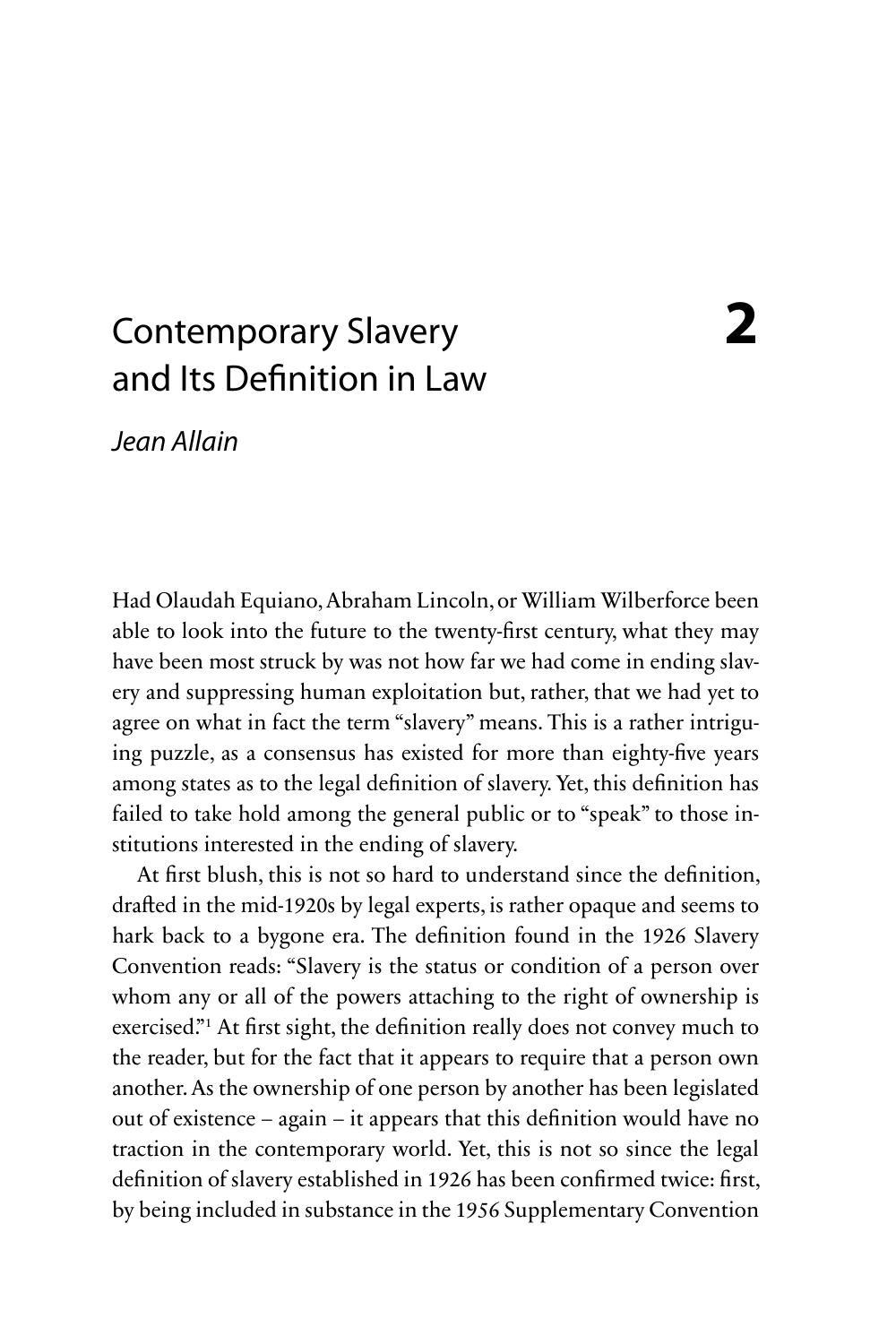on the Abolition of Slavery, the Slave Trade, and Institutions and Practices Similar to Slavery (Supplementary Convention) and, more recently, in the 1998 Rome Statute of the International Criminal Court (Rome Statute).<sup>2</sup> Further, the definition's contemporary relevance has been validated by international courts and been given its most in-depth consideration by the High Court of Australia in the 2008 case *The Queen v Tang*. 3 Thus, we know that the definition holds, but what we do not truly know is what it means.

This chapter unpacks the 1926 definition of slavery to demonstrate the manner in which it can and should be read so as to give it substance both as a legal tool – to assist in the prosecution of individuals involved in enslaving others, be it through the trafficking process or otherwise – and as an advocacy tool meant to aid in bringing contemporary slavery to the forefront of public consciousness, in suppressing slavery, and in assisting the victims. This chapter starts unpacking the definition by providing guidance as to how the property paradigm of the definition can be translated so as to reflect both the lived experiences of slaves and to provide the legal parameters, so as to give the term slavery legal certainty. That is to say, it provides a manner to read the definition and apply it. The chapter then works backwards in time, putting in place the background and evolution that allow for this contemporary understanding to emerge by further unpacking the 1926 definition and considering its various elements with reference to the *Tang* judgment. The chapter then concludes by going back further in time, to consider the evolution of the 1926 definition and to show the dynamics that have been at play, which first marginalized its use but later breathed new life into the definition. In setting out this chapter in this manner, it will read like a "how to" manual, giving the reader both the ability to understand what slavery means in legal terms and, if need be, to follow its genealogy backwards to provide further understanding if need be.

#### **Understanding the Definition of Slavery**

Over a two-year period, from 2010 through to 2012, more than a dozen experts in the area of slavery and the law came together to develop the *Bellagio-Harvard Guidelines on the Legal Parameters of Slavery*.<sup>4</sup> This Research Network on the Legal Parameters of Slavery, established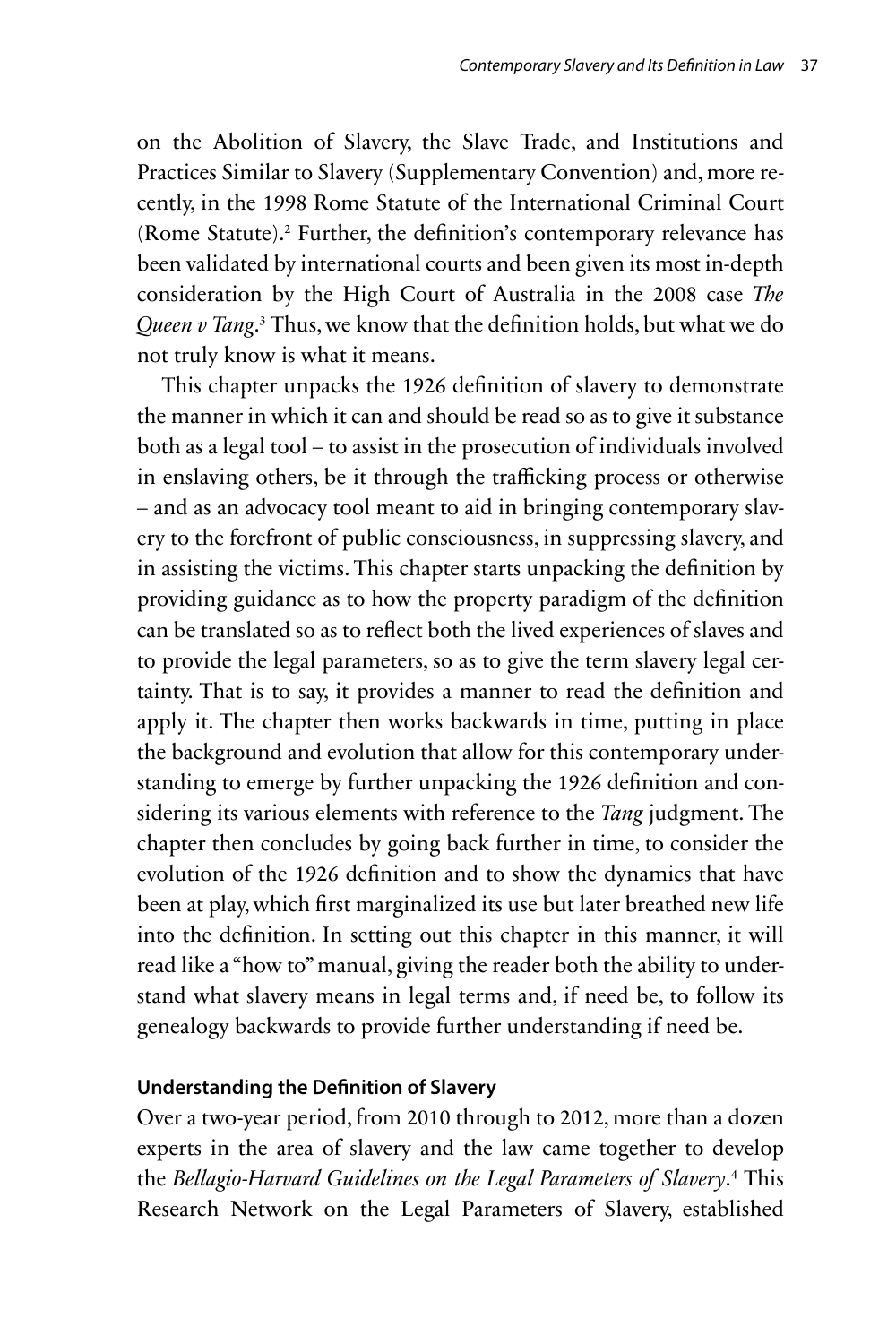through funding of the United Kingdom's Arts and Humanities Research Council, was built on three pillars, personified by Antony Honoré, whose classic article on ownership was published more than fifty years ago; by Seymour Drescher, Stanley Engerman, and Orlando Patterson, who represent the historical study of slavery; and by Kevin Bales, who is the leading scholar and activist dealing with contemporary issues of slavery. The research network sought to provide guidance to defence counsel, judges, juries, and prosecutors as to the legal parameters of slavery so as provide legal certainty, thus ensuring the integrity of the legal process through fair trials and respect for the rights of the accused to know the charges against him or her.

The research network provided more than an interpretation of the 1926 definition of slavery; it provided an understanding of this definition that is applicable in a contemporary setting where slavery is no longer legally allowed. In so doing, it shows that the property paradigm of the 1926 definition does in fact capture the essence of slavery, be it contemporary or otherwise. In considering the work of the research network, it is worth repeating the 1926 definition of slavery to give it emphasis: "Slavery is the status or condition of a person over whom any or all of the powers attaching to the right of ownership is exercised."

The focus was to try to understand what constitutes those "powers attaching to the right of ownership." By unpacking this phrase, it would be expected that the parameters of what was and was not to be considered slavery would become evident. The research question was, if you wish: what powers does one exercise when one owns a person? The answer, it seems to me, comes on two counts from Antony Honoré, emeritus regius professor of civil law at Oxford University. First, in his seminal piece entitled "Ownership," which appeared in the 1961 *Oxford Essays in Jurisprudence*, he develops, at the level of first principles, what constitutes ownership, by setting out its various instances. These instances provided a framework for the approach of the network in seeking to apply a property paradigm to slavery. Second, in an essay meant as his contribution to the research network, Honoré considers the very notion of slavery from both a legal and philosophical perspective, pointing out that ultimately what we object to in slavery is the inability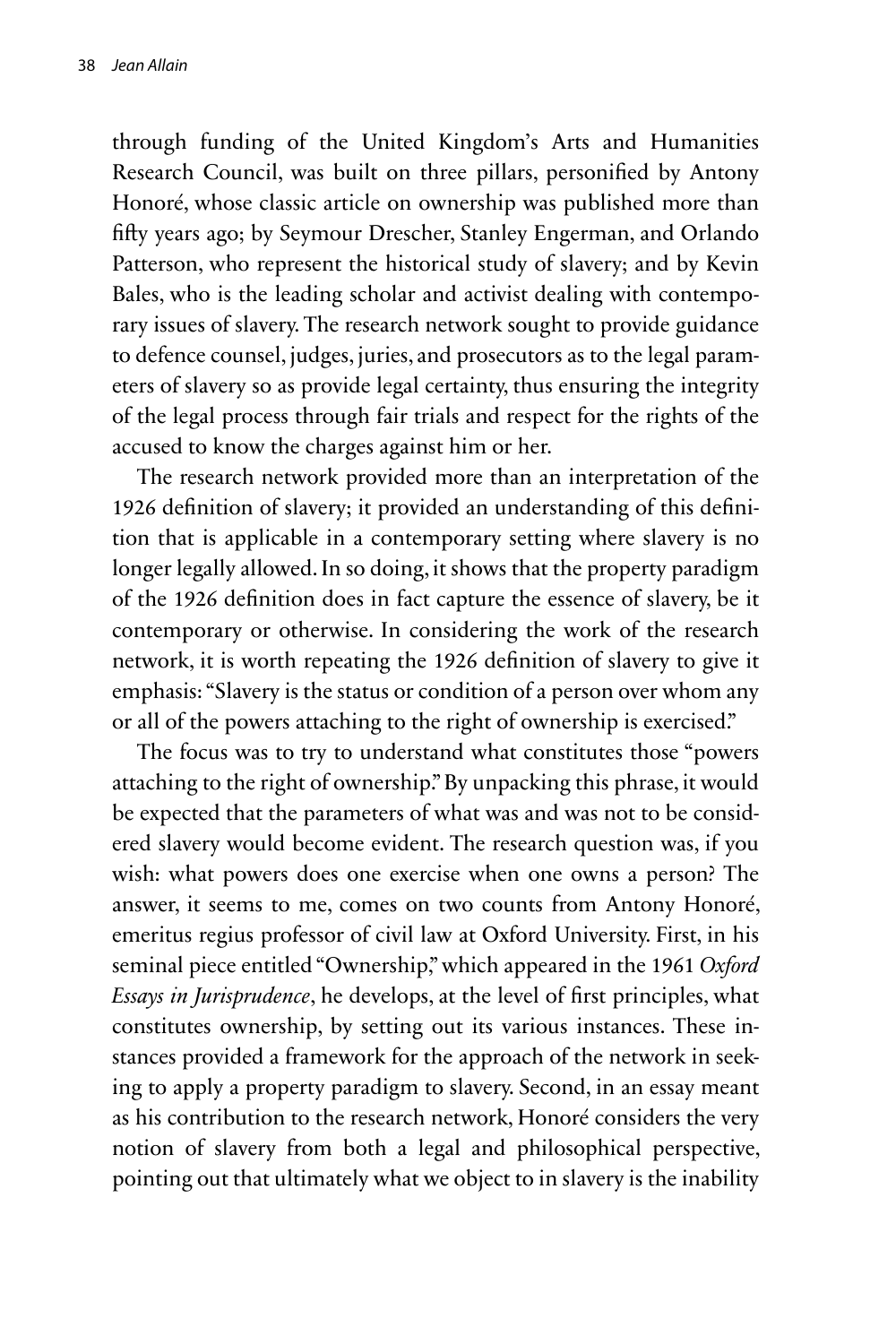of a person to exercise their natural capacities when they find themselves in a "state of unlimited subordination to another individual."<sup>5</sup>

The link between this property paradigm and slavery is, in a word, control. In any situation of ownership, the owner controls the thing owned. This is normally understood a possession. Typically, possession means physical possession, but it can also mean the ability to control access to a thing, such as when a person possesses the content of their house by simply controlling access to that house by means of the front door key. With this in mind, slavery should be understood as the ability of one person to control another as they would possess a thing. Ownership implies such a background relationship of control. Where a slave is concerned, this control is tantamount to possession. It is control exercised in such a manner as to significantly deprive that person of their individual liberty. Normally, this control is exercised through violence and later through threats of violence or coercion, but it may also emerge through deception and/or coercion. One need not physically control a person, in the same way that one need not physically possess the contents of one's house; control tantamount to possession of a person goes beyond their physical control.

In the language of the 1926 definition of slavery, possession is one of the powers attaching to the right of ownership. To exercise possession over a person is foundational to the concept of slavery. It is the hallmark of slavery. Slavery can only be present if possession is present; if control tantamount to possession is being exercised. It is foundational, as the *Bellagio-Harvard Guidelines on the Legal Parameters of Slavery* make plain – possession is a hallmark of slavery – and only if possession is exercised can any or all of the other powers attaching to ownership be exercised. Thus, one cannot sell something if one does not first possess it. In the same manner, one cannot sell a person if one does not control him or her in a manner that is tantamount to possession. In a related manner, the ability to sell a person will be indicative of the presence of control tantamount to possession. The reverse also holds: possession allows for the ability to sell; selling indicates possession.

What then are the other powers attaching to the right of ownership? Well, the power to buy or sell a person – to involve a person as the object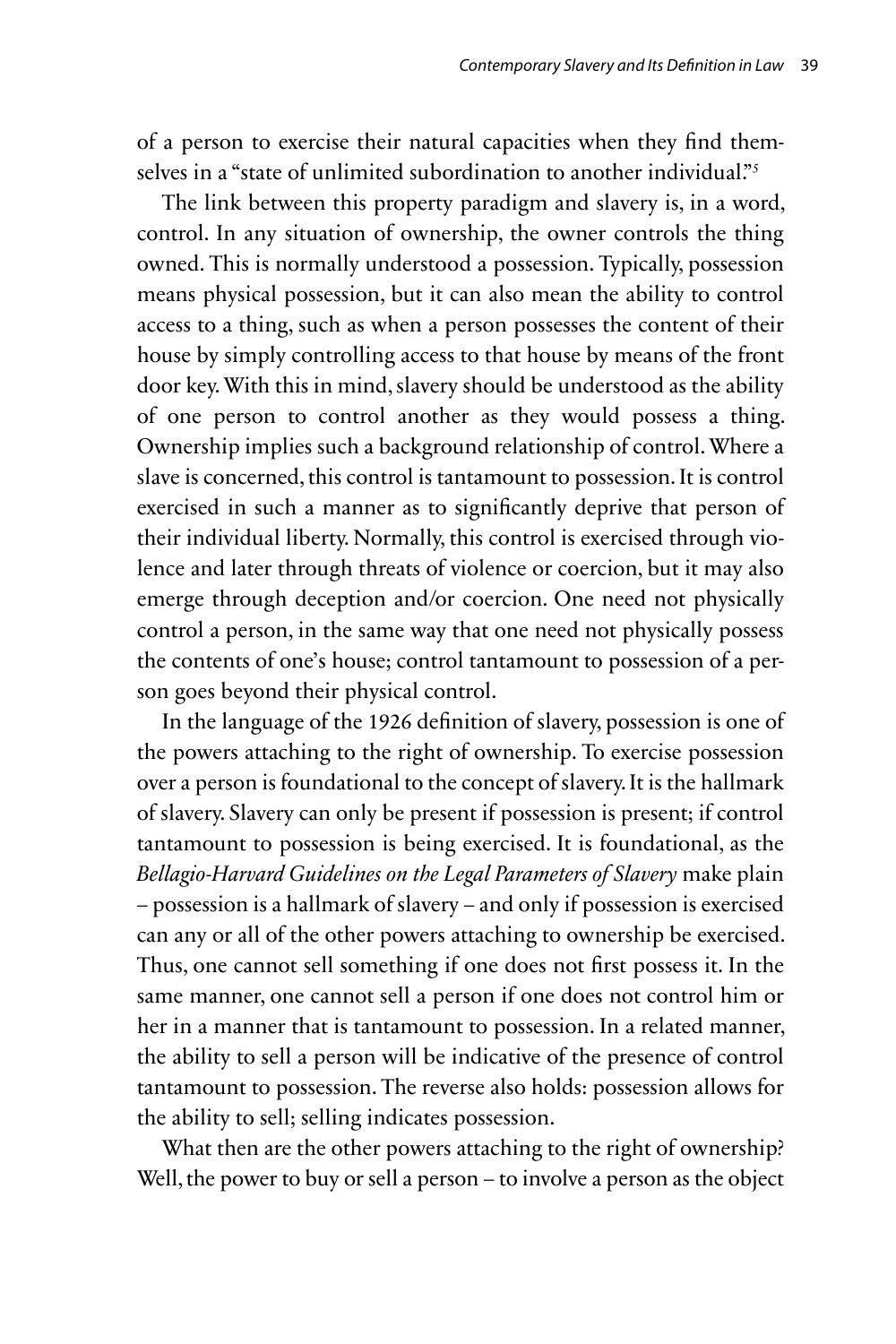of a transaction – may provide evidence of slavery. It is worth emphasizing that it *may* provide evidence of slavery. It is sometimes said that athletes are slaves because they are bought and sold. While it may be true that their services are being bought and sold, such transactions fail to meet the threshold of slavery if there is a lack of control over the athlete that would amount to possession. While the football player having been sold to another club and forced to move cities may deem it unfair; he or she will not be compelled to go be it under threats of violence or otherwise. The athlete may not like it, but he or she can walk away. In cases of slavery, somebody is exercising control in such a manner as to significantly deprive the enslaved of her or his individual liberty. The person enslaving is dictating what the enslaved is to do and backing up these dicta with violence either actual or latent. So, it is not enough in meeting the threshold of slavery to say that a person has been bought or sold, though it may indicate that slavery is present. What is required is to establish whether control tantamount to possession is present. The same would be true where other such transactions involving human beings are concerned, such as bartering, exchanging, or gifting a person to another.

A second power attaching to the right of ownership is the ability to use a person. Again, one person can use another, but this need not amount to slavery. Nevertheless, such use may amount to slavery if the background relationship of control is present to such an extent that it is tantamount to possession. By using a person, what is meant is the deriving of benefit from his or her service or labour. In the case of slavery, such benefit might be the savings incurred as a result of paying little or no salary for labour or the gratification from sexual services. Closely associated with the use of a person is the power attaching to the right of ownership manifest in the ability to manage the use of a person. In general terms, it goes without saying that to manage a person is not to enslave them. Division of labour is such that employers make legitimate decisions on a daily basis about the management of workers. Where it will amount to slavery is when there exists control tantamount to possession, and then management of the use of a slave takes place. Such management will include direct management, where, for instance, a brothel owner delegates powers to a day manager in a case of slavery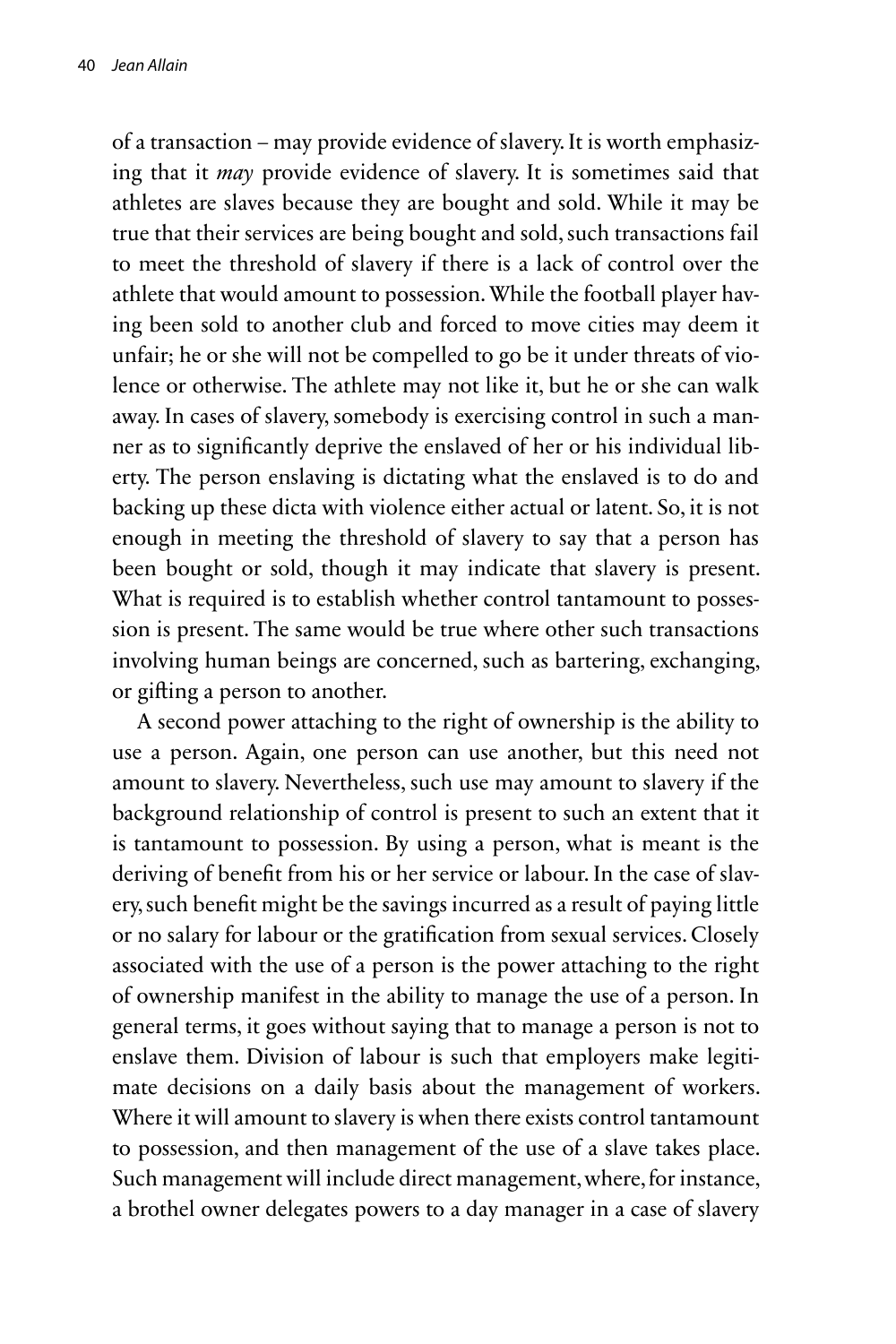within the context of sex work. It may also include more abstract management, where a person manages the use of a slave by isolating them from their previous social relationships and forging a new identity of that person through the compelling of a new religion, language, place of residence, and/or even marriage.

Beyond the case of both the management and the use of a person may be added the power attaching to the right of ownership of profiting from the use of a person. In the case of slavery, this will be where, once control tantamount to possession has been established over a person, money can be made from his or her use. Thus, the use of the slave is translated into the making of money for the enslaver, but such profit might also entail the mortgaging of a person, being let for profit, or being used as collateral. In concrete terms, this would mean that a slave is used and the money received from the toil of that slave – either his or her salary or the product of his or her labour – goes to the person who has enslaved. Thus, to exercise the power of profiting from the use of a person, in the case of the enslavement of an agricultural worker would entail the establishment of control (ordinarily through violence, coercion, and/or deception) that would amount to possession. Having established this control, the agricultural worker is made to harvest crops, and the profit from that labour, along with the salary that was meant to go to the worker, is appropriated by the enslaved.

A further power attaching to the right of ownership that is often thought to be less common, yet fits into the property paradigm, is the ability to transfer a person to an heir or successor. In this situation, it would be difficult to see how such a transfer would be able to truly take place without the background element of control tantamount to possession being in place. Regardless, such control would need to be present for such an inheritance to constitute slavery. Lest it be thought that such cases of inheritance are a thing of the past, they are not. There are a number of systematic cases of widow inheritance in various countries. The case of Igbo and Hausa-Fulani of Nigeria is instructive. Among these communities, "widows are considered part of the estate of their deceased husband and, therefore, have no inheritance rights themselves," and, as such, certain customary laws prescribe that a widow be "inherited" by "a male relative of the former husband."<sup>6</sup>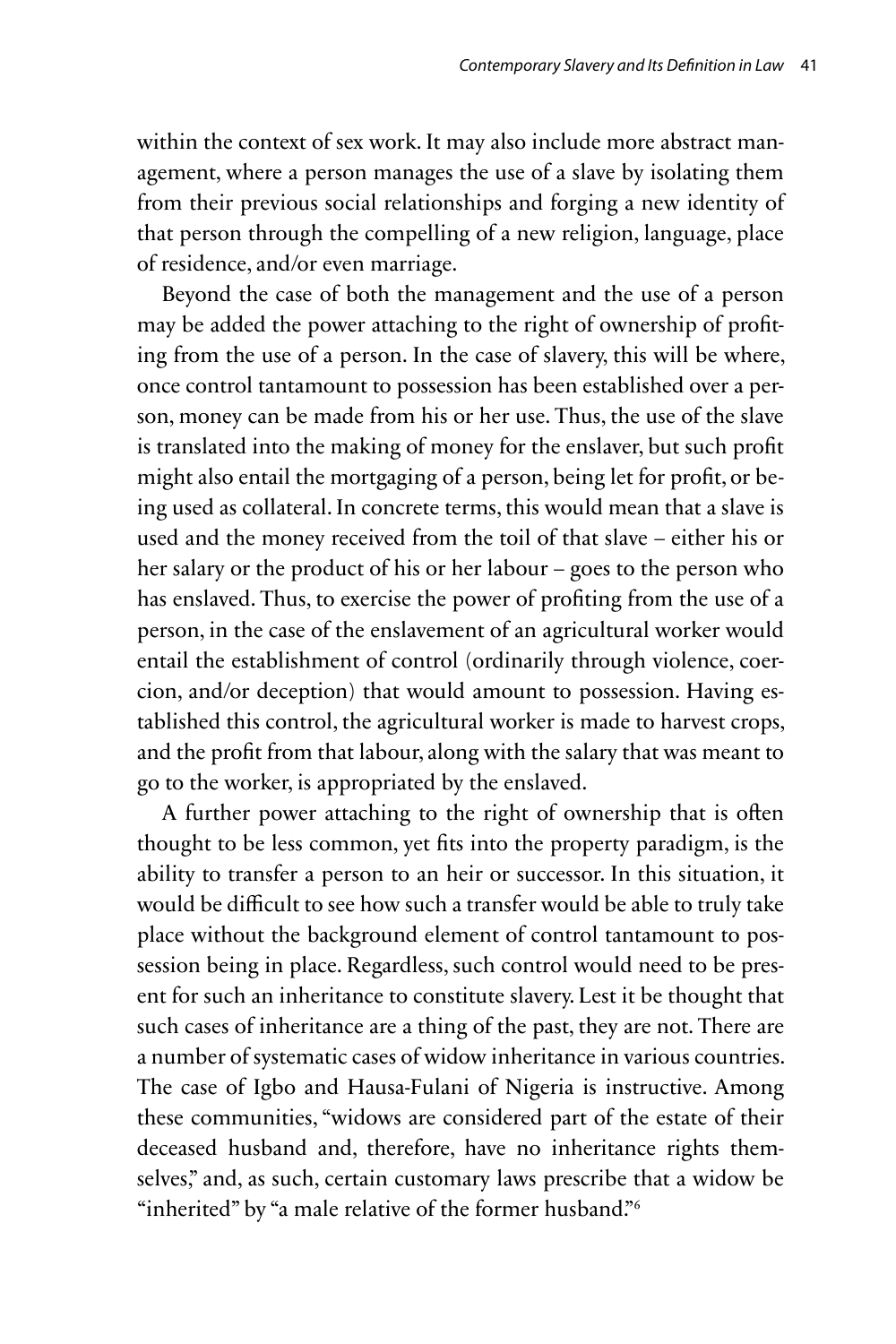In the language of property law, it is said that ownership can entail the ability to use up property; to exhaust a thing owned; to consume it. You can use a car until you run it into the ground; you can exhaust a pack mule; you can consume food. In the case of slavery, this power attaching to the right of ownership may be understood in relation to the disposal, mistreatment, or neglect of a person. Having established control tantamount to possession, slavery will be manifest where the disregard for the well-being of the person is evidenced by severe physical or psychological exhaustion, which, if allowed to carry on to its logical conclusion, would entail the death of the enslaved. In this case, the destruction of the person is a process of physical or psychological exhaustion; the person is broken and, over time, he or she grows frail, either in body or in mind.

A final power attaching to the right of ownership is worth mentioning, but more for its inapplicability to human beings then for its value in seeking to establish evidence of slavery taking place. With regard to what in property law is called "security of holding," the owner of property can exercise a power attaching to the right of ownership against an attempt by the state to expropriate. Such security of holding will not mean that expropriation is not allowed but, rather, that there is due process, a public interest, and that fair, market value, compensation will be provided. However, in a contemporary setting where individuals can no longer own slaves *de jure*, such ownership of slaves is no longer protected from expropriation by the state. Of course, the corollary is that expropriation cannot take place because the state cannot then take over the deed of ownership of a person. Instead, where slavery is concerned, one might think of an "insecurity of holding," a duty on the state to "expropriate"; to confiscate human beings held in situations tantamount to possession, so as to liberate them. What I am thinking of here is the positive obligation on the state to suppress slavery. In human rights law, there is established, at minimum, a positive obligation to bring about the end of slavery and to effectively criminalize such enslavement.<sup>7</sup>

Having set out the various powers attaching to the right of ownership, one gets a sense of what will constitute slavery in law. Having established a background relationship of control that would amount to possession, the exercise of powers attaching to the right of ownership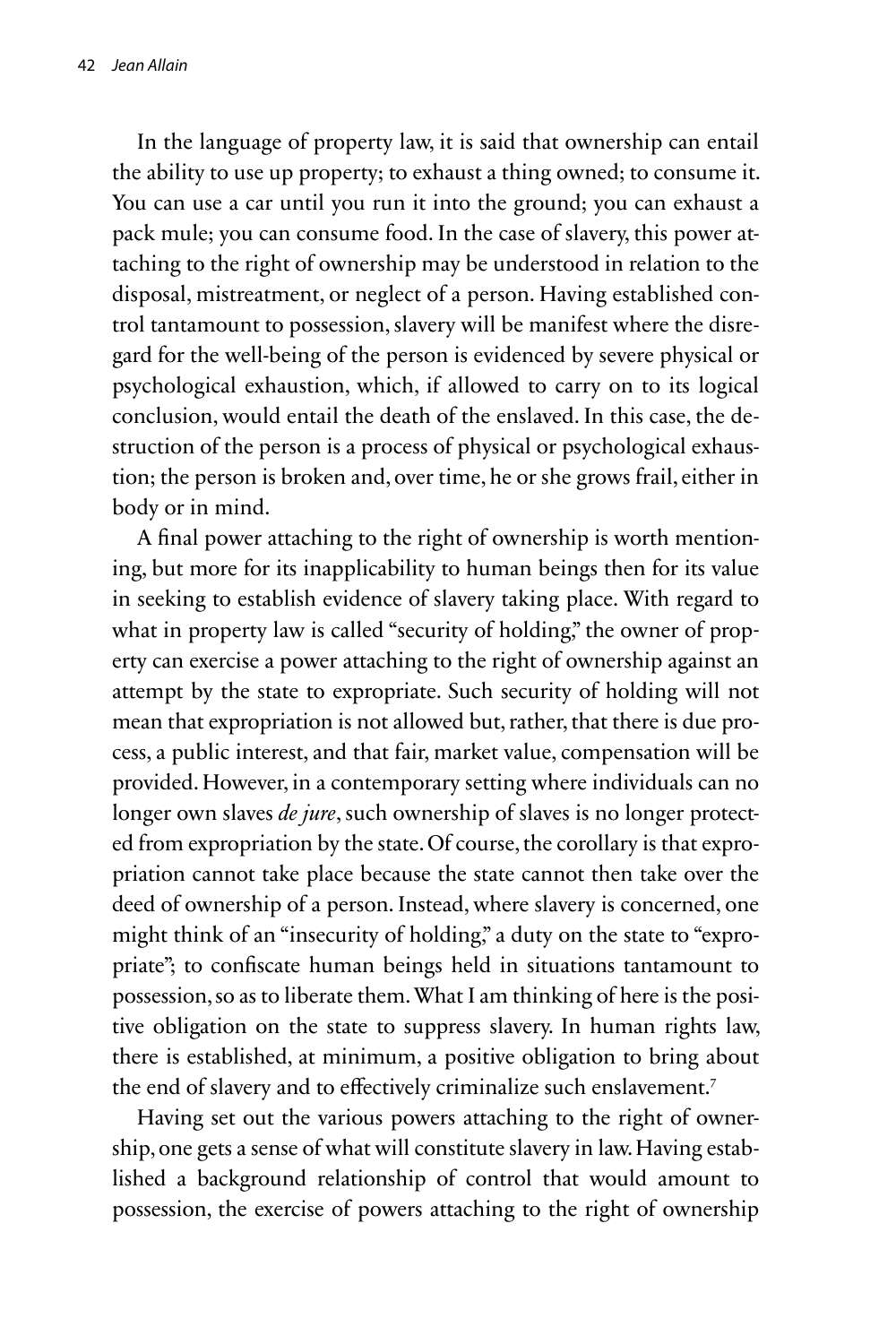will include the buying, selling, using, managing, profiting, and even the destruction of another person. In seeking to make a determination as to whether slavery exists in such a situation, it would be important to evaluate the specific circumstances and not make a judgment based on what the specific practice might be called. This is important as there is confusion within the realm of human exploitation, as certain terms, such as "slavery" and "practices similar to slavery" are terms of law, whereas other terms such as "contemporary forms of slavery" and "slavery like practices" are terms of art, which have no legal currency. As result, it is best to look at the substance of the relationship and simply ask: is there an exercise of any or all of the powers attaching to the right of ownership?

Where one is asked to consider the distinction in law between, say, slavery and forced labour or slavery and one of the "practices similar to slavery" (that is, one of the servitudes set out in the 1956 Supplementary Convention: debt bondage, serfdom, servile marriage, or child exploitation), it may be best to start by looking at the more serious of the offences and ask whether any or all of the powers attaching to the right of ownership are exercised in a given situation; if so, then slavery is present. In a case where one is making a decision between slavery and forced labour and slavery is not present, then one would look to the International Labour Organization's 1930 Forced Labour Convention, which establishes that "the term 'forced or compulsory labour' shall mean all work or service that is exacted from any person under the menace of any penalty and for which the said person has not offered himself voluntarily."<sup>8</sup> If it can be demonstrated that in the case at hand a person has been compelled to work under a menace of a penalty and that they did not offer themselves voluntarily, then this will, in law, constitute forced labour.

Likewise, in cases where the conventional servitudes found in the 1956 Supplementary Convention are at play – as between slavery and debt bondage, serfdom, servile marriage, or child exploitation – reference would first be made to the more serious of the offences, and, if the circumstances do not meet the threshold of the exercise of any or all of the powers attaching to the right of ownership, reference would then be made to the definition of those conventional servitudes as set out at Article  $1(a)$ –(d) of the 1956 Supplementary Convention so as to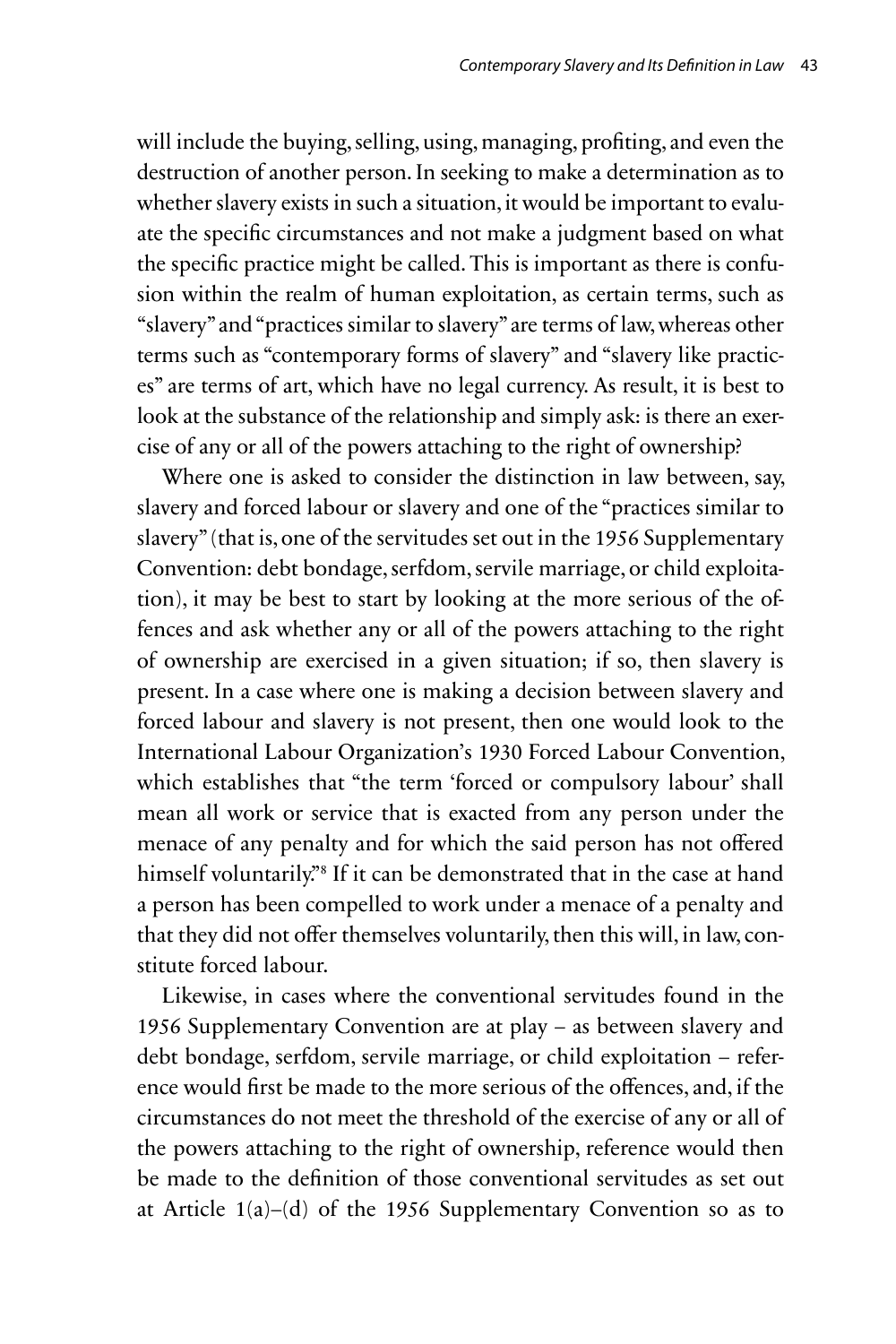determine if the situation has met a specific definitional threshold. Thus, by reference to the established legal definitions found in international instruments, conceptual clarity emerges and, with it, the ability to disaggregate concepts such as "trafficking," "modern slavery," "contemporary forms of slavery," or other umbrella terms meant to capture various forms of exploitation.<sup>9</sup>

#### **The Contemporary Relevance of the 1926 Definition of Slavery**

Having provided, up front, an explanation of the manner in which the definition of slavery can be understood and applied in a contemporary setting, this chapter now works backward to further unpack the definition so as to demonstrate how, in fact, the 1926 definition has contemporary relevance. In other words, before we could consider what constituted the various powers attaching to the right of ownership, a more fundamental question has to be asked of the definition: does the 1926 definition only apply to situations of chattel slavery or historical types of slavery where one owns – *de jure* – a slave? *De jure* enslavement is, in other words, ownership in the legal sense, where a right of ownership could be vindicated in a court of law in regard to a dispute between two individuals claiming ownership over an enslaved person. If the 1926 definition of slavery was only applicable *de jure* and not to *de facto* situations of ownership, then it would have little contemporary relevance, and, thus, the elaboration of the content of the powers attaching to the right of ownership would be a moot exercise. However, as we shall see, just as with illegal drugs or illegal weapons, one can exercise the power that attaches to ownership without actually owning such drugs or weapons in the legal sense. The question then turns on whether the wording of the definition of slavery found in the 1926 Slavery Convention allows for an interpretation that gives it contemporary relevance.

It bears repeating that the definition of slavery found in Article 1(1) of the 1926 Slavery Convention states: "Slavery is the status or condition of a person over whom any or all of the powers attaching to the right of ownership is exercised." One would be led to believe that, internationally, the definition has contemporary relevance since states negotiating the 1956 Supplementary Convention reproduced the substance of the 1926 definition in their text. Likewise, in 1998, states negotiating the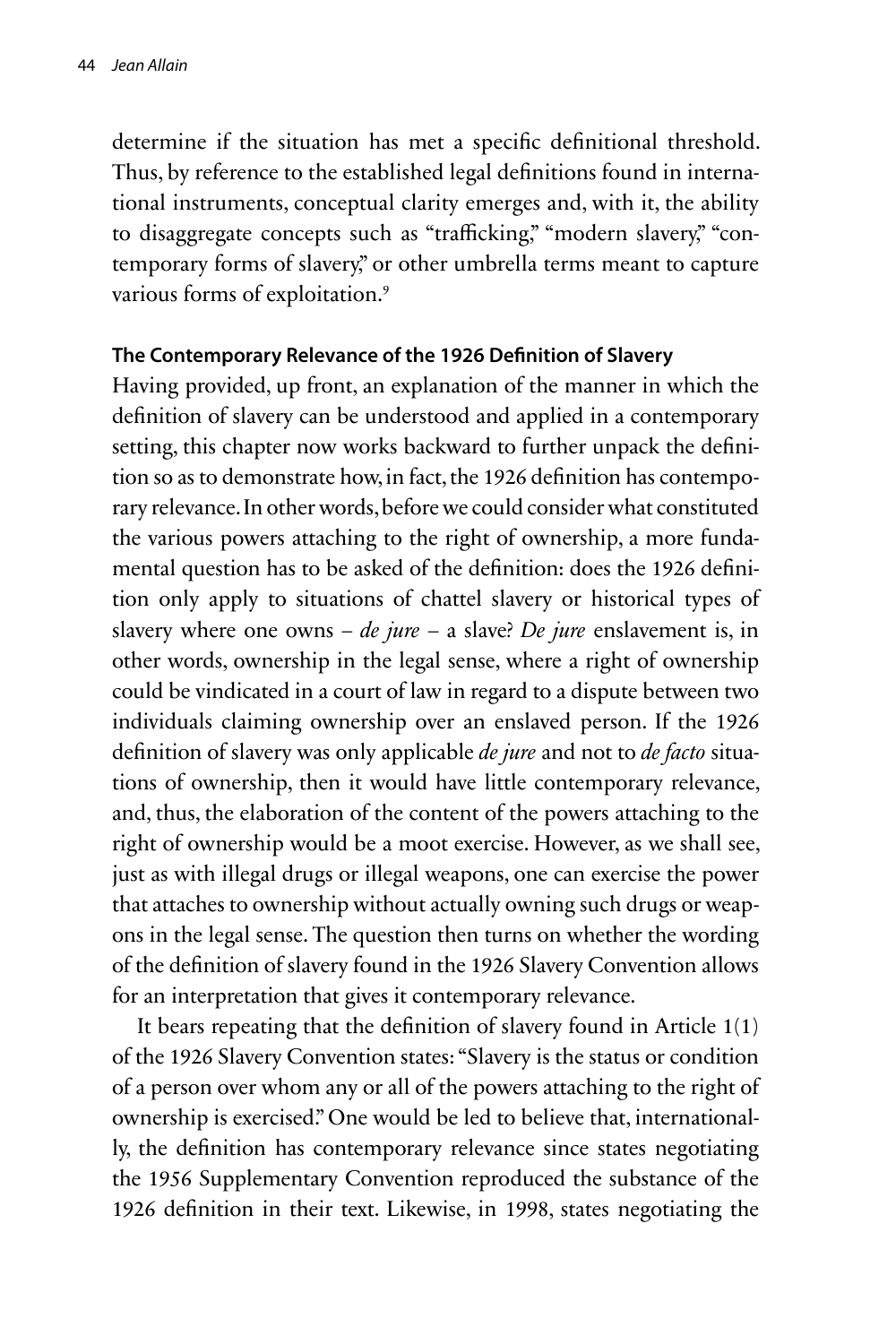establishment of an International Criminal Court once more reproduced in substance the 1926 definition of slavery in the Rome Statute. In its 1998 version, the text sets out a definition of "enslavement" under the heading of a crime against humanity. This definition reads: "'Enslavement' means the exercise of any or all of the powers attaching to the right of ownership over a person and includes the exercise of such power in the course of trafficking in persons, in particular women and children."10

I say that the definition is "reproduced in substance" since the latter half of the sentence does not add anything new to the substance of the definition. Instead, this is a common legislative tool used to bring to the attention of judges, prosecutors, and so on, that they should pay particular attention in cases of trafficking to those instances where women or children may be involved. Thus, in international law, the definition of slavery, as first set out in 1926, is very much the definition accepted by states. But the question remains: does the 1926 definition of slavery have contemporary relevance?

As late as 2005, the question was answered in the negative by the European Court of Human Rights (ECtHR) in the *Siliadin v France*. 11 In this case, the ECtHR, in considering the fate of a Togolese girl who had been exploited as a domestic worker by her French hosts, determined that both forced labour and servitude had transpired in breach of Article 4 of the Convention for the Protection of Human Rights and Fundamental Freedoms (ECHR), but it failed to find a case of slavery.<sup>12</sup> By reference to the 1926 definition, the court stated that

this definition corresponds to the "classic" meaning of slavery as it was practiced for centuries. Although the applicant was, in the instant case, clearly deprived of her personal autonomy, the evidence does not suggest that she was held in slavery in the proper sense, in other words that Mr and Mrs B. exercised a genuine right of legal ownership over her, thus reducing her to the status of an "object."13

It might be added here that the ECtHR has, by reference to its 2010 judgment in *Rantsev v Cyprus and Russia*, moved away from its 2005 position, recognizing, in the case of trafficking into Cyprus for the purposes of prostitution – which had left a young Russian woman dead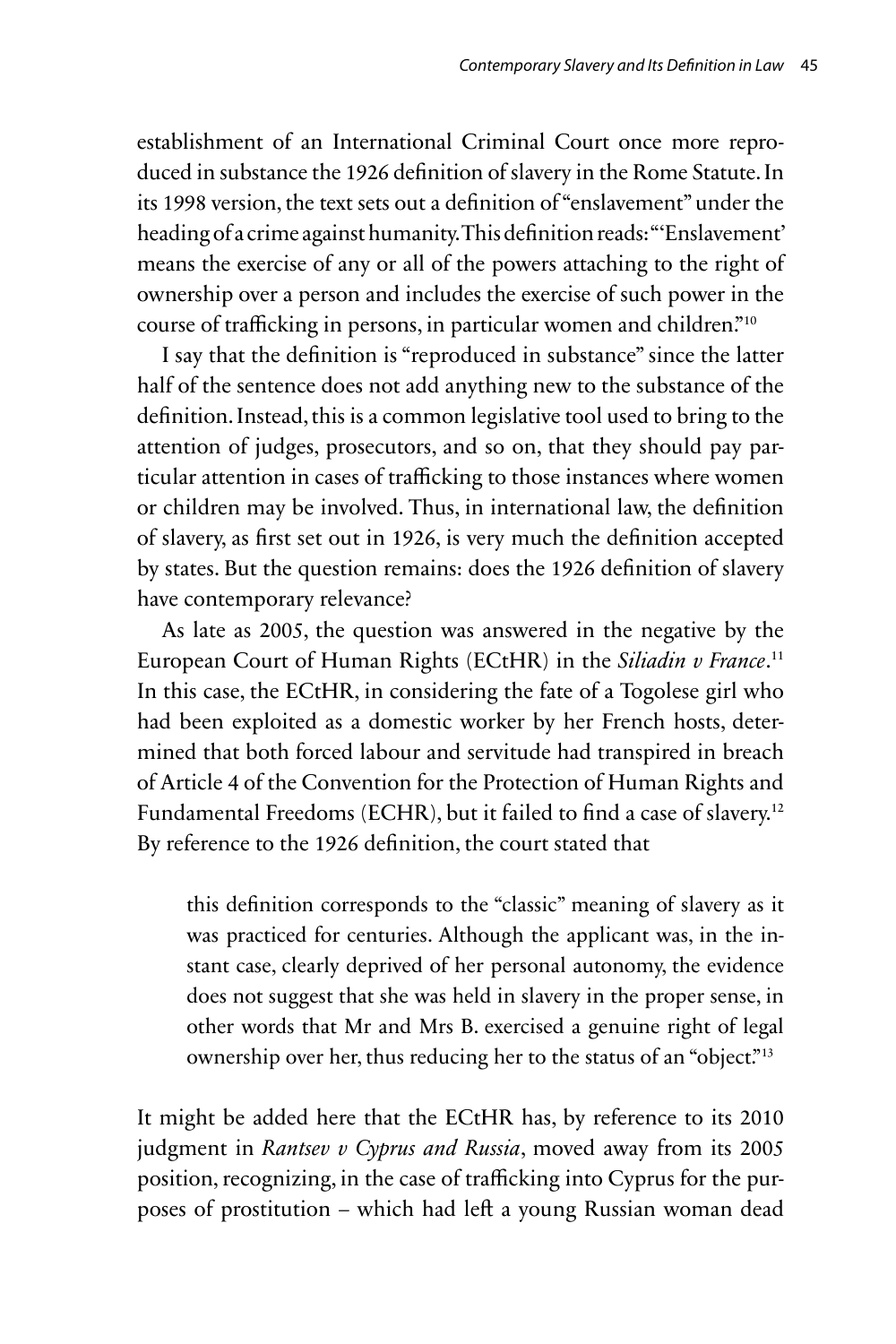– that it "considers that trafficking in human beings, by its very nature and aim of exploitation, is based on the exercise of powers attaching to the right of ownership" although there was no question of *de jure* ownership transpiring in this case.<sup>14</sup>

A more thorough consideration of the definition of slavery has come about not via human rights courts but, rather, through criminal courts, where, I would argue, the process is much more rigorous as there are competing human rights at play: the prohibition against slavery versus the rights of the accused to know the charges laid. In this regard, the 2002 judgment of the International Criminal Tribunal for the former Yugoslavia (ICTY), in the *Prosecutor v Kunarac et al*. case, is instructive.<sup>15</sup> The case dealt with the Serbian commanders of the ethnically cleansed town of Foca, Bosnia-Herzegovina, who, in maintaining a detention centre, used it as a means for regularly raping scores of Muslim women. With regard to this case, the Appeals Chamber accepted

the chief thesis of the Trial Chamber that the traditional concept of slavery, as defined in the 1926 Slavery Convention and often referred to as "chattel slavery," has evolved to encompass various contemporary forms of slavery which are also based on the exercise of any or all of the powers attaching to the right of ownership.16

The Appeals Chamber did not recognize that the definition applied only to cases of ownership – that is *de jure* ownership – of a person since it stated that

The Appeals Chamber will however observe that the law does not know of a "right of ownership over a person." Article 1(1) of the 1926 Slavery Convention speaks more guardedly "of a person over whom any or all of the powers attaching to the right of ownership are exercised." That language is to be preferred.<sup>17</sup>

A further case that shines much light on the definition of slavery is the 2008 *Tang* case, which was decided by the High Court of Australia. This case, which involved five Thai women who were sold and bonded into prostitution in Melbourne, allowed the highest court in the land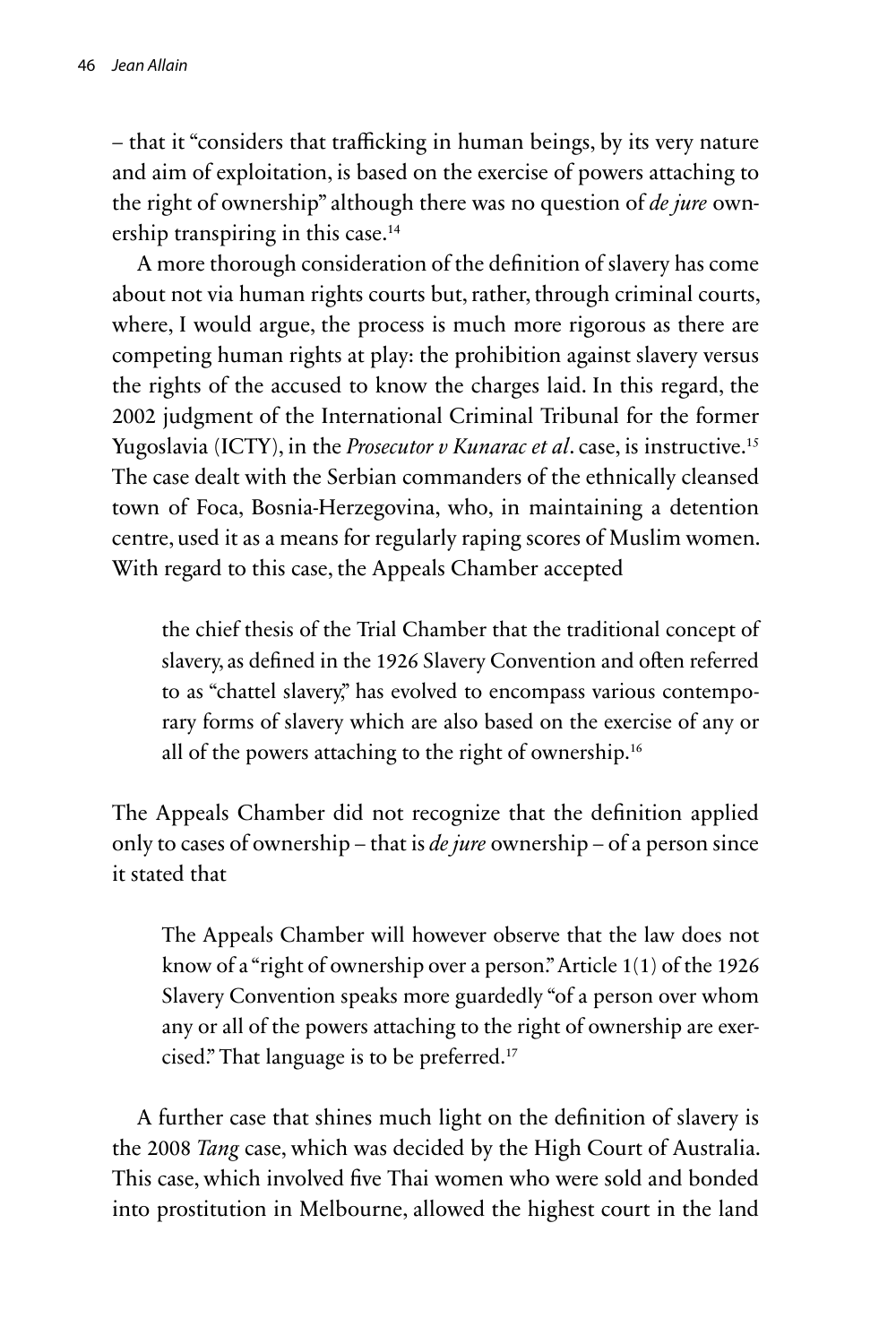to consider whether the definition of slavery had contemporary relevance. In other words, the Court decided whether the definition was applicable to cases of *de jure* slavery as the ECtHR intimated in its 2005 *Siliadin* judgment or whether it applied in *de facto* situations where a person did not legally own another person but, instead, exercised powers of ownership in a factual manner.

Before setting out the reasoning of the High Court of Australia in the *Tang* case, it might be worthwhile to take the reader through "Treaty Interpretation 101." The reference point for interpreting a provision like the definition of slavery is the 1969 Vienna Convention on the Law of Treaties (VCLT), which provides guidance on all things related to international agreements, including how treaties should be interpreted. The general rule is that a provision of a treaty should be interpreted in good faith, that one should look to the ordinary meaning of the words, considering them in their context (both in relation to other provisions of the treaty and to the treaty as a whole), and, finally, that the interpretation should be made in light of the object and the purpose of the treaty. If the outcome of an interpretation, in the language of the VCLT, "leads to a result which is manifestly absurd or unreasonable" or, more germane to our considerations, "leaves the meaning ambiguous or obscure," then "recourse may be had to the supplementary means of interpretation, including the preparatory work of the treaty and the circumstances of its conclusion." These supplementary means are thus the legislative history of the negotiations or, in the parlance of international diplomacy, the *travaux préparatoires*. The final element of treaty interpretation found within the VCLT relates to treaties negotiated in two or more languages. Where each of these texts is deemed authoritative, it may transpire that there exists a divergence between them. In such cases, and where the general rules and the supplementary rules of treaty interpretation do not eliminate the need, reference can be had to "the meaning which best reconciles the texts, having regard to the object and purpose of the treaty." These, then, are the interpretive tools set out in the VCLT that allows us now to consider the definition of slavery as first set out in the 1926 Slavery Convention. 18

It will be recalled that the definition speaks of "slavery as the status or condition of a person over whom any or all of the powers attaching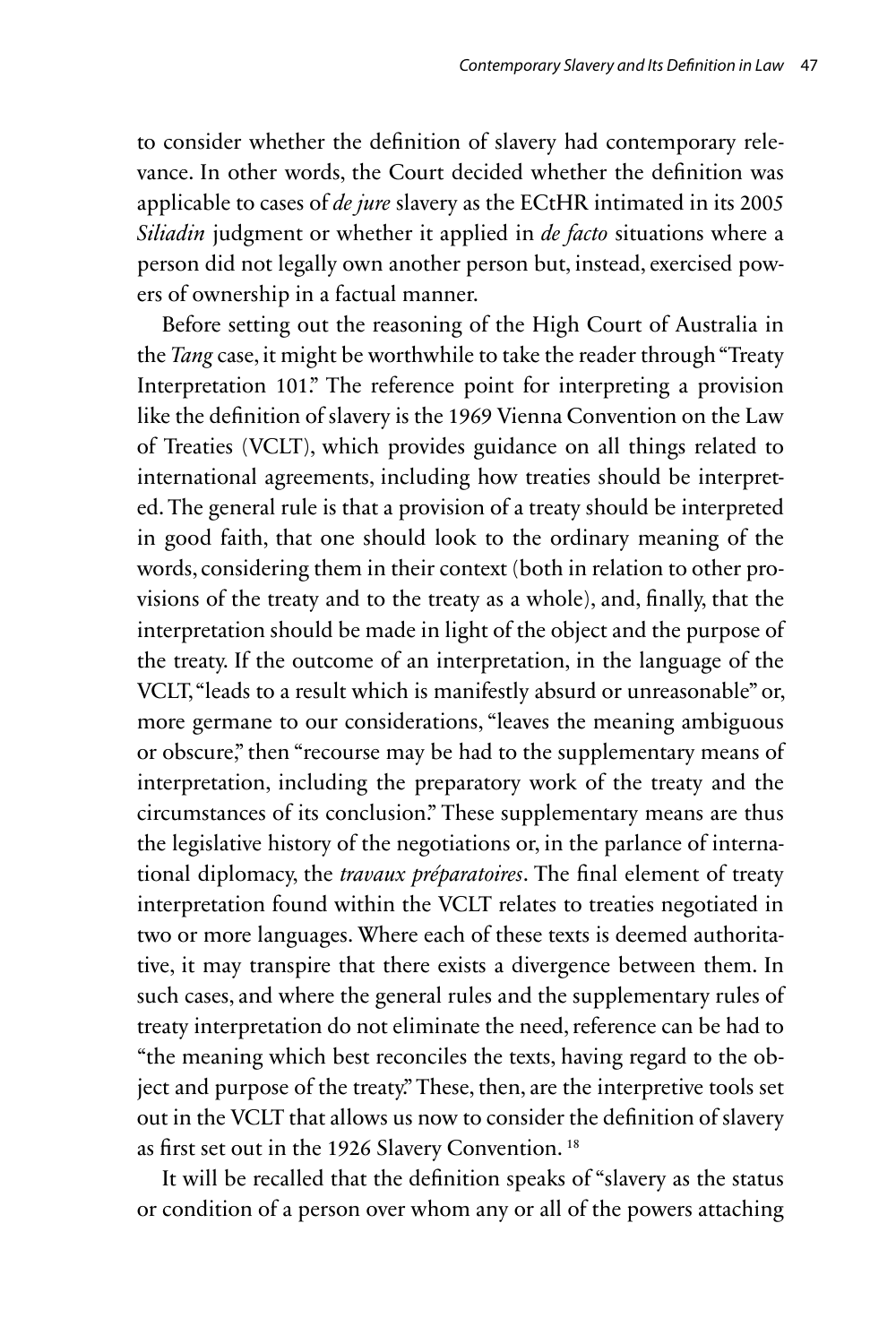to the right of ownership is exercised." Turning first to consider the ordinary meaning of the terms "status or condition." The *Oxford English Dictionary* defines status, in the legal sense, as: "The legal standing or position of a person as determined by his membership of some class of persons legally enjoying certain rights or subject to certain limitations; condition in respect, e.g., of liberty or servitude, marriage or celibacy, infancy or majority."19 Inference as to the term "status" being used in the legal sense can be drawn from the *travaux préparatoires* where, for instance, it was noted that the "most important measure for the gradual abolition of slavery is that the status of slavery should no longer be recognised in the eye of the law."20

In the definition of slavery, legal status is juxtaposed by the conjunction "or" with the term "condition," which may be deemed a "mode of being, state, position, nature." It is further described by the *Oxford English Dictionary* as a "characteristic, property, attribute, quality (of men or things)."21 While "condition" has a legal meaning, this meaning is not relevant here since it speaks of a condition as a prerequisite for receiving, for instance, an inheritance on condition of the heir having reached the age of majority.<sup>22</sup> Thus, while "condition" in the legal sense is not applicable in the context of the definition, the juxtaposition of it with regard to legal "status" (that is, reading it "in context"), accompanied by its ordinary meaning as being an attribute of a person and a mode of being, speaks to slavery in factual terms. Such a reading of the phrase "status or condition," it might be noted, was confirmed by the High Court of Australia in *Tang.* The Court noted that "status is a legal concept. Since the legal status of slavery did not exist in many parts of the world, and since it was intended that it would cease to exist everywhere, the evident purpose of the reference to 'condition' was to cover slavery *de facto* as well as *de jure*."23

While it might be said that it is enough to base an understanding of the definition of slavery as being applicable in both *de jure* and *de facto* situations by reference to a reading of the phrase "status or condition," I would argue that there are two more elements that speak to this understanding of the definition, thus confirming it. Both deal with the phrase "powers attaching to the right of ownership" that is found in the definition of slavery. With regard to the first element, it will be recalled that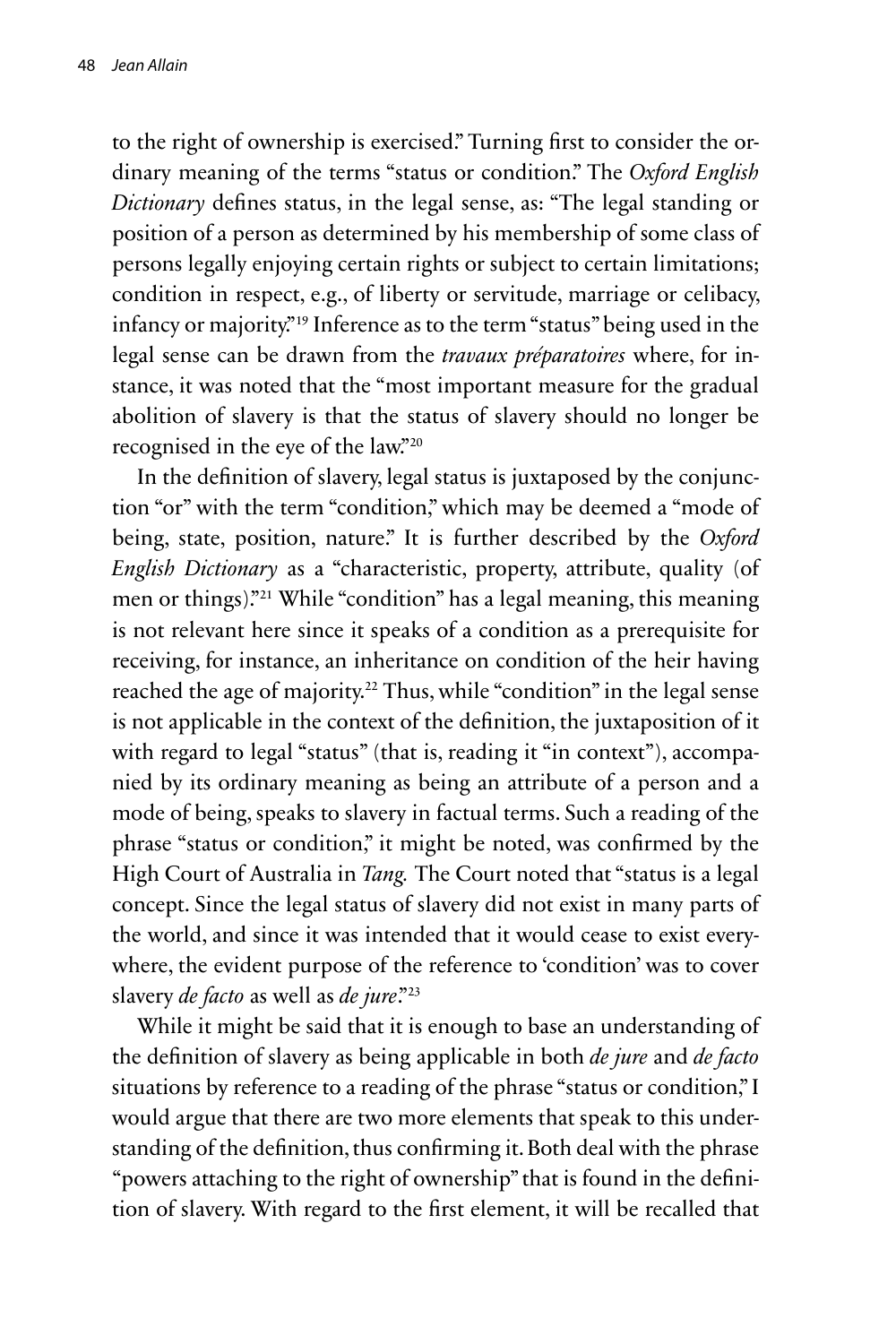the Appeals Chamber of the ICTY noted that "the law does not know of a 'right of ownership over a person,'" but, in fact, the definition speaks of the exercise of the "powers attaching to the right of ownership." The phrase is a step removed from ownership. One does not need to own the thing but, instead, to exercise a power attaching to the right of ownership. In the context of the definition of slavery, it does not speak of having a right of ownership over a person – a legal right of ownership – but, rather, of exercising powers of ownership even when, for instance, such ownership might be legally impossible. Here, one might draw an analogy to a case of a kilogram of heroin. While a court will not determine a "right of ownership" of the prescribed drug, for this is impossible, it will ask instead: who exercised "a power attaching to the right of ownership," such as possession, and sentence accordingly. In this manner, we see that the definition goes beyond the strict confines of the exercise of a right of ownership over person and, instead, speaks of the exercise of a power attaching to a right of ownership. Thus, the definition goes beyond a legal right of ownership (*de jure* ownership) and encompasses the exercise of such powers in *de facto* situations.

The second element touching on the phrase "powers attaching to the right of ownership" turns on the difference in meaning found in the authentic French and English versions of the 1926 Slavery Convention; more specifically with regard to the phrase "powers attaching to," which in the French text appears as "*les attributs*." *Les attributs* can be translated to English literally so that the phrase would now read "the attributes of the right of ownership."24 Since the object and purpose of the 1926 Slavery Convention, as noted in its preamble, is "securing the complete suppression of slavery in all its forms," the meaning of the term between "powers attaching to" and "*les attributs*" that best reconciles the texts would appear to be the one that allows for an expansive, rather than a restrictive, interpretation of the phrase. As a result, in speaking of the attributes of a right of ownership, the French text appears to go beyond the legal interpretation and gives credence to the general and supplementary rules of treaty interpretation, which speak to the definition of slavery going beyond the legal and being applicable also in situations of *de facto* ownership.

This interpretation of the definition of slavery, taking into consideration the rules of interpretation of the VCLT, produces the same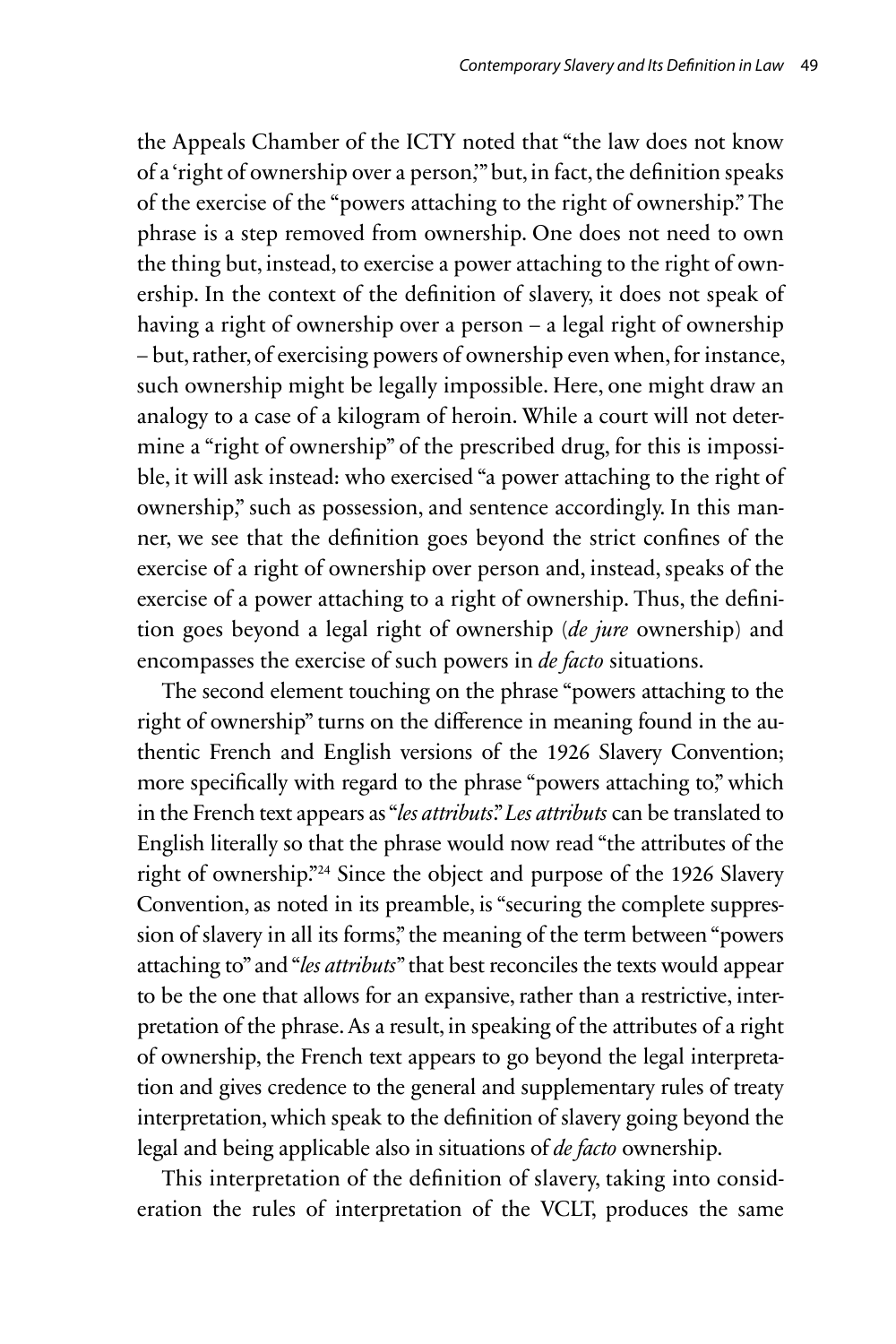outcome that the High Court of Australia arrived at in the *Tang* case – namely that the definition of slavery has contemporary relevance as it is applicable not only in situations of *de jure* ownership but also in situations where one does not own another person in a legal sense – since this is almost impossible today – but, in fact, exercises a power attaching to the right of ownership. Let us now turn to the *Tang* case in more detail.

In 2005, a Melbourne brothel owner was found guilty of five counts of both "intentionally possessing a slave, and ... of intentionally exercising over a slave a power attaching to the right of ownership." Thus, in the Australian context, the definition of slavery was incorporated in its domestic legislation. The case revolved around five sex workers who had been escorted to Australia and each sold for AUS \$20,000 – that is to say, in the language of the buyers quoted by the High Court of Australia, "the amount for this girl, 'the amount of money we purchased this woman' and 'the money for purchasing women from Thailand to come here."<sup>25</sup> These women where then bonded through a debt of between AUS \$42,000 and AUS \$45,000 related to their purchase, travel, and accommodation expenses, which was to be repaid through sex work. In summary, the Court noted that

while under contract, each complainant was to work in the respondent's brothel in Melbourne six days per week, serving up to 900 customers over a period of four to six months. The complainants earned nothing in cash while under contract except that, by working on the seventh, "free," day each week, they could keep the \$50 per customer that would, during the rest of the week, go to offset their contract debts.26

The reasoning in the *Tang* judgment is instructive in two ways. First, the majority judgment of the court, penned by its chief justice, Murray Gleeson, sets out the legal reasoning, which demonstrates the contemporary relevance of the definition of slavery. Second, the concurring opinion of Justice Kenneth Madison Hayne takes a different approach, asking fundamental, normative questions in seeking to understand the applicability of the definition in a contemporary situation. Gleeson CJ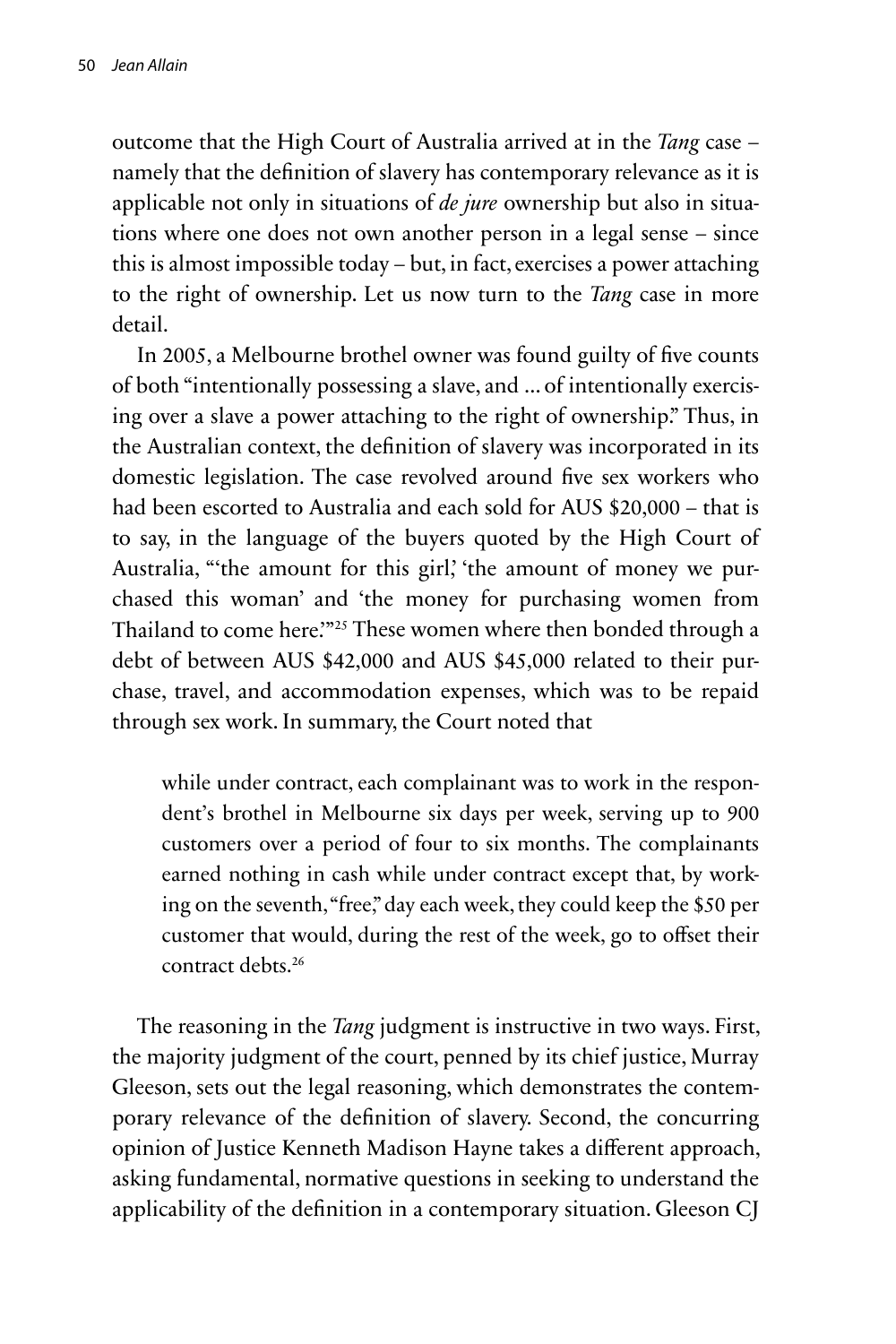sets out the reasoning of the court on the contemporary relevance of the definition of slavery and its reading of the exercise of "powers attaching to the right of ownership" as being applicable in *de facto* as well as *de jure* situations in the following manner.

He notes that in 1926 many of the states party to the Slavery Convention had already abolished the legal status of slavery and that the declared object of the parties was to bring about "the complete abolition of slavery in all its forms." The court continues:

It would have been a pitiful effort towards the achievement of those ends to construct a Convention that dealt only with questions of legal status. The slave trade was not, and is not, something that could be suppressed merely by withdrawal of legal recognition of the incidents of slavery. It is one thing to withdraw legal recognition of slavery; it is another thing to suppress it. The Convention aimed to do both.

In its application to the *de facto* condition, as distinct from the *de jure* status, of slavery, the definition was addressing the exercise over a person of powers of the kind that attached to the right of ownership when the legal status was possible; not necessarily all of those powers, but any or all of them ... On the evidence it was open to the jury to conclude that each of the complainants was made an object of purchase (although in the case of one of them the purchaser was not the respondent); that, for the duration of the contracts, the owners had a capacity to use the complainants and the complainants' labour in a substantially unrestricted manner; and that the owners were entitled to the fruits of the complainants' labour without commensurate compensation.<sup>27</sup>

The court goes on to state that

it is important not to debase the currency of language, or to banalise crimes against humanity, by giving slavery a meaning that extends beyond the limits set by the text, context, and purpose of the 1926 Slavery Convention. In particular it is important to recognise that harsh and exploitative conditions of labour do not of themselves amount to slavery. The term "slave" is sometimes used in a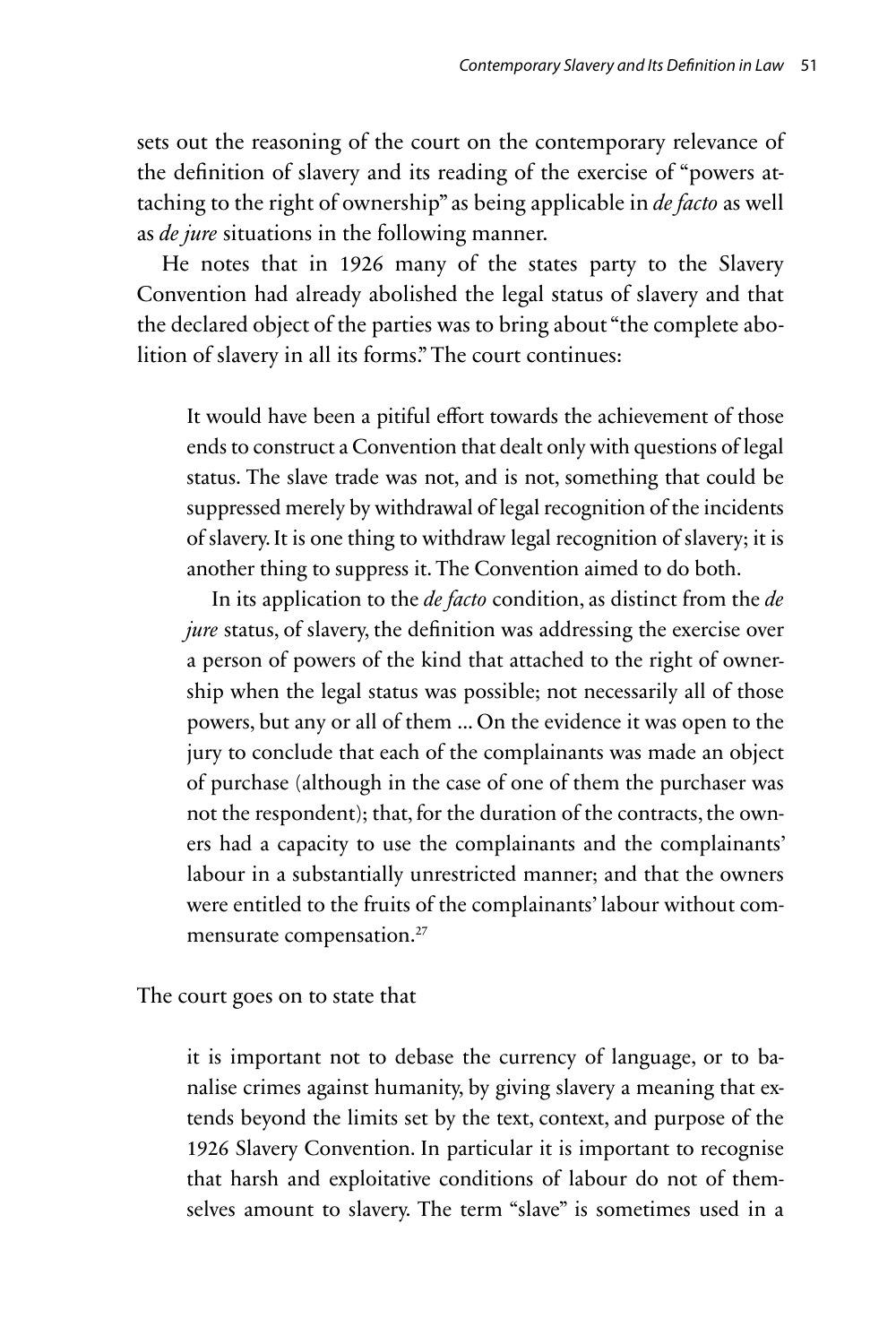metaphorical sense to describe victims of such conditions, but that sense is not of present relevance ... An employer normally has some degree of control over the movements, or work environment, of an employee. Furthermore, geographical and other circumstances may limit an employee's freedom of movement.<sup>28</sup>

While the Court would go on to consider the textual make-up of the wording of the Australian Criminal Code and the determination of its lower Court of Appeal, it followed on its previous pronouncement by concluding that

powers of control, in the context of an issue of slavery, are powers of the kind and degree that would attach to a right of ownership if such a right were legally possible, not powers of a kind that are no more than an incident of harsh employment, either generally or at a particular time or place.<sup>29</sup>

While Hayne J concurs with the reasoning of Gleeson CJ, he considers the notion of "ownership," stating that it "must be read as conveying the ordinary English meaning that is captured by the expression "dominion over" the subject matter.<sup>30</sup> Where ownership is a legal relationship, Hayne J relates, "an 'owner' has an aggregation of powers that are recognised in law as the powers permissibly exercised over the subject matter. It is a term that connotes at least an extensive aggregation of powers, perhaps the fullest and most complete aggregation that is possible."<sup>31</sup> Since ownership of a person is impossible in the Australian context, Hayne J states that "what the alleged offender has done must then be measured against a factual construct: the powers that an owner would have over a person if, contrary to the fact, the law recognised the right to own another person."32 In considering the powers attaching to a right of ownership, Hayne J sees in possession the power of dominion over a person; he thus uses ownership and possession as being synonymous, stating that "possession, like ownership, refers to a state of affairs in which there is the complete subjection of that other by the first person." He then continues, stating that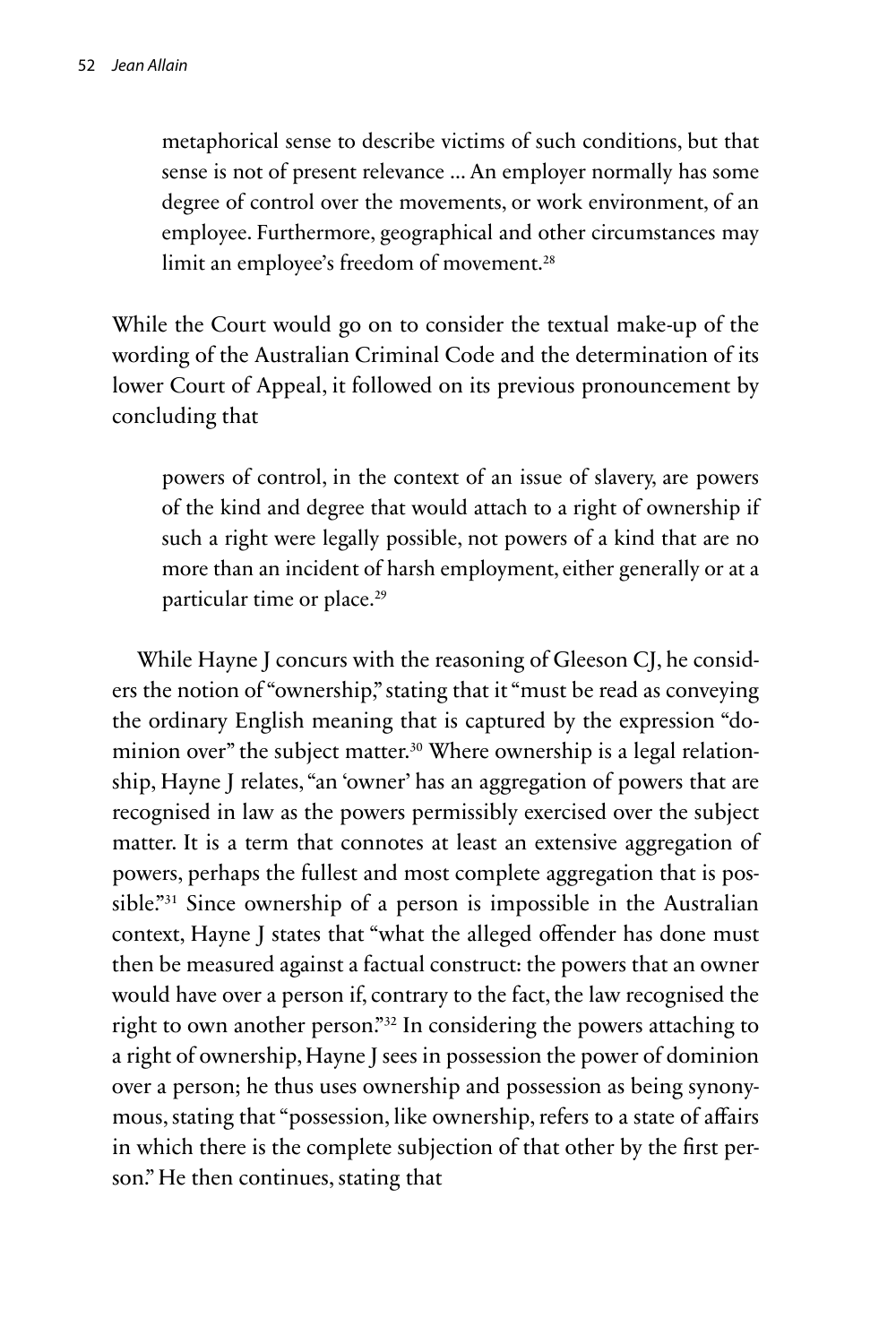one, and perhaps the most obvious, way in which to attempt to give practical content to the otherwise abstract ideas of ownership or possession (whether expressed by reference to subjection, dominion or otherwise) i*s to explore the antithesis of slavery*. That is, because both the notion of ownership and of possession, when applied to a person, can be understood as an exercise of power over that person that does not depend upon the assent of the person concerned, it will be relevant to ask *why* that person's assent was irrelevant. Or, restating the proposition in other words, in asking whether there was the requisite dominion over a person, the subjection of that person, it will be relevant to ask whether the person concerned was deprived of freedom of choice in some relevant respect and, if so, what it was that deprived the person of choice.<sup>33</sup>

Having turned to, and considered, the jurisprudence related to issues of slavery and "involuntary servitude" in the United States, Hayne J draws a number of insights, the first being that the American cases "show that some assistance can be obtained in the practical application of the abstract concepts of ownership and possession by considering the antithesis of slavery and asking whether, and in what respects, the person alleged to be a slave was free." Hayne J then continues: "Asking what freedom a person had may shed light on whether that person was a slave. In particular, to ask whether a complainant was deprived of choice may assist in revealing whether what the accused did was exercise over that person a power attaching to the right of ownership."34 As a result of this analysis, which moves us closer to understanding not the criminality of the accused but, rather, the deprivations of the victim, Hayne J gets to the heart of the normative understanding of slavery and provides further guidance, beyond the majority judgment in *Tang*, as to the application of the definition of slavery in a contemporary setting.

## **The 1926 Definition of Slavery**

Having worked backwards in the previous section to demonstrate the contemporary relevance of the definition of slavery manifest both in the wording of the definition and in the *Tang* case and, thus, grounding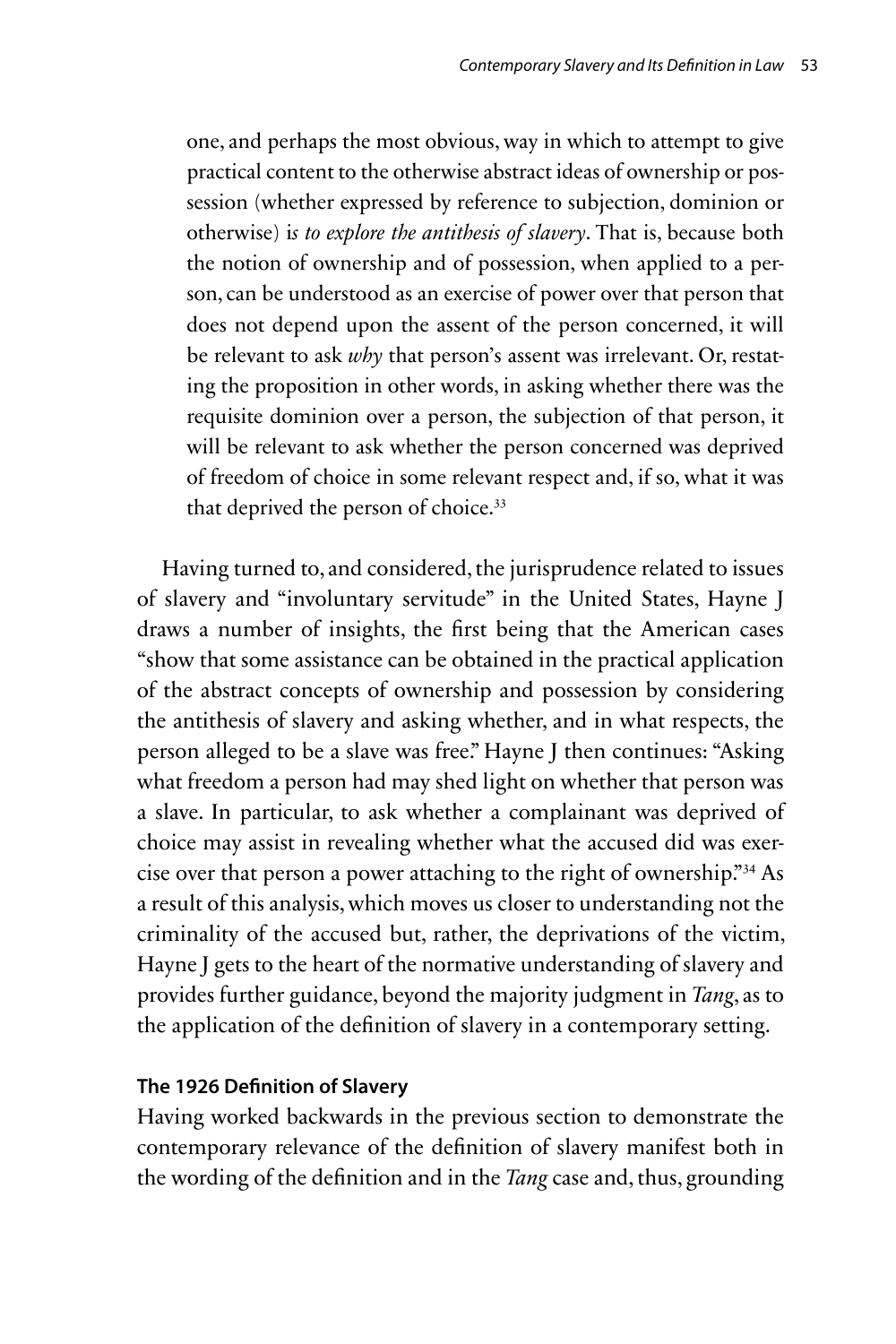the opening section of this chapter that considers the parameters of those powers attaching to the right of ownership, this section will take one further step back to consider the very foundation of the definition. This section considers the genesis of the definition of slavery as well as the reasons why it failed to take hold and have relevance throughout much of the twentieth century. The final point is worth emphasizing as throughout the twentieth century, the definition of slavery slipped further and further into obscurity so that, as the new millennium approached, its applicability was near naught; only to be given new life at the dawn of the twenty-first century by the work of the research network that developed the *Bellagio-Harvard Guidelines*.

The definition of slavery, and the Slavery Convention itself, was developed within the context of a League of Nations that was a European colonialist club, seeking to end slavery beyond its membership while curbing the excesses of servile labour while leaving it intact within the colonies. The genesis of the 1926 Slavery Convention emerged out of the provisions of Articles 22 and 23 of the 1919 Covenant of the League of Nations, which dealt with the Mandate Territories that were transferred from the vanquished to the victors of the First World War and, more specifically, those colonial possessions of Central Africa.<sup>35</sup> Article 22 states that among the responsibilities of the new mandate holders was "the prohibition of abuses such as the slave trade," while under Article 23, the Covenant required the members of the League of Nations to "endeavour to secure and maintain fair and humane conditions of labour for men, women, and children" as well as granting "general supervision over the execution of agreements with regard to the traffic in women and children."

Action with regard to these provisions was first precipitated by a memorandum circulated by Sir Frederick Lugard, a British member of the Permanent Mandates Commission, who proposed that Ethiopia, an independent, non-member state of the League, be placed under a mandate for its inability to suppress the slave trade.<sup>36</sup> This led to a chain of events that not only saw Ethiopia join the League of Nations but also the establishment of an instrument suppressing the slave trade, slavery, and forced labour.<sup>37</sup> The League of Nations established a body of experts,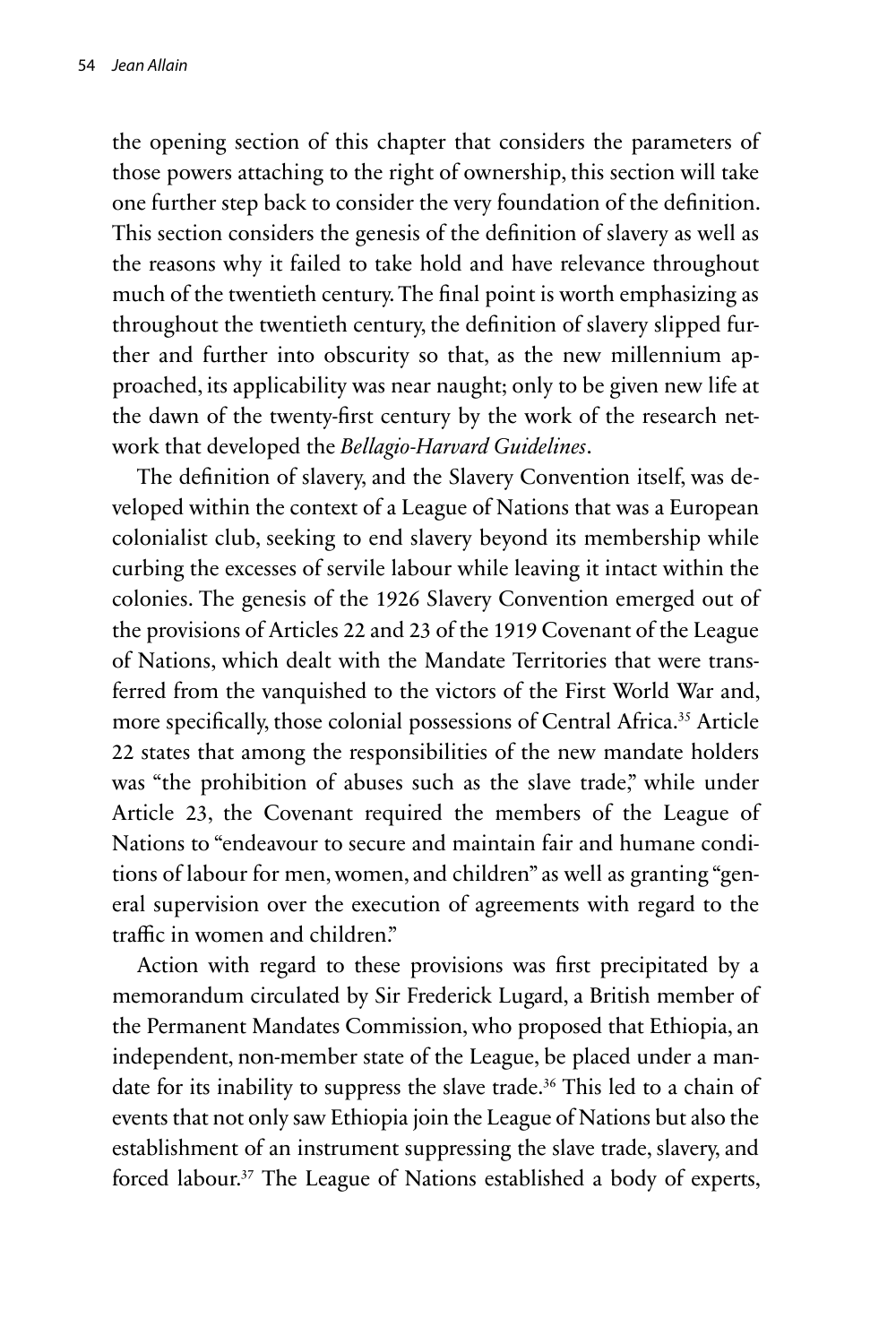the Temporary Slavery Commission, whose work in 1924 and 1925 would be the DNA of the legal provisions related to forced labour, slave trade, slavery, and the convention servitudes found in the 1956 Supplementary Convention, which emerged over the next thirty years.

Where the 1926 Slavery Convention is concerned, while most of its provisions have been superseded by other obligations found in more recent treaties, what remains applicable are its definitions of both slavery and the slave trade. Where the slave trade is concerned, the convention sets out the following definition:

The slave trade includes all acts involved in the capture, acquisition or disposal of a person with intent to reduce him to slavery; all acts involved in the acquisition of a slave with a view to selling or exchanging him; all acts of disposal by sale or exchange of a slave acquired with a view to being sold or exchanged, and, in general, every act of trade or transport in slaves.

With regard to the definition of slavery, it will be recalled that Article 1(1) of the Slavery Convention reads: "Slavery is the status or condition of a person over whom any or all of the powers attaching to the right of ownership is exercised." This definition, while it was considered by a drafting committee, found its final form through the pen of Robert Cecil, that is: Viscount Cecil of Chelwood.38 Viscount Cecil, having considered feedback from states as to his proposed definition, reiterated his understanding of the definition of slavery as "the maintenance by a private individual of rights over another person of the same nature as the rights which an individual can have over things."<sup>39</sup> At the prompting of the Union of South Africa, Viscount Cecil made plain that unless a practice reached the threshold of the exercise of powers attaching to the right of ownership, it did not constitute slavery as defined by the 1926 Slavery Convention.<sup>40</sup>

This point was brought home in 1936, when the League of Nations' Committee of Experts on Slavery considered the issue of serfdom, emphasizing that one must make a distinction between slavery as defined in the convention and other forms of exploitation: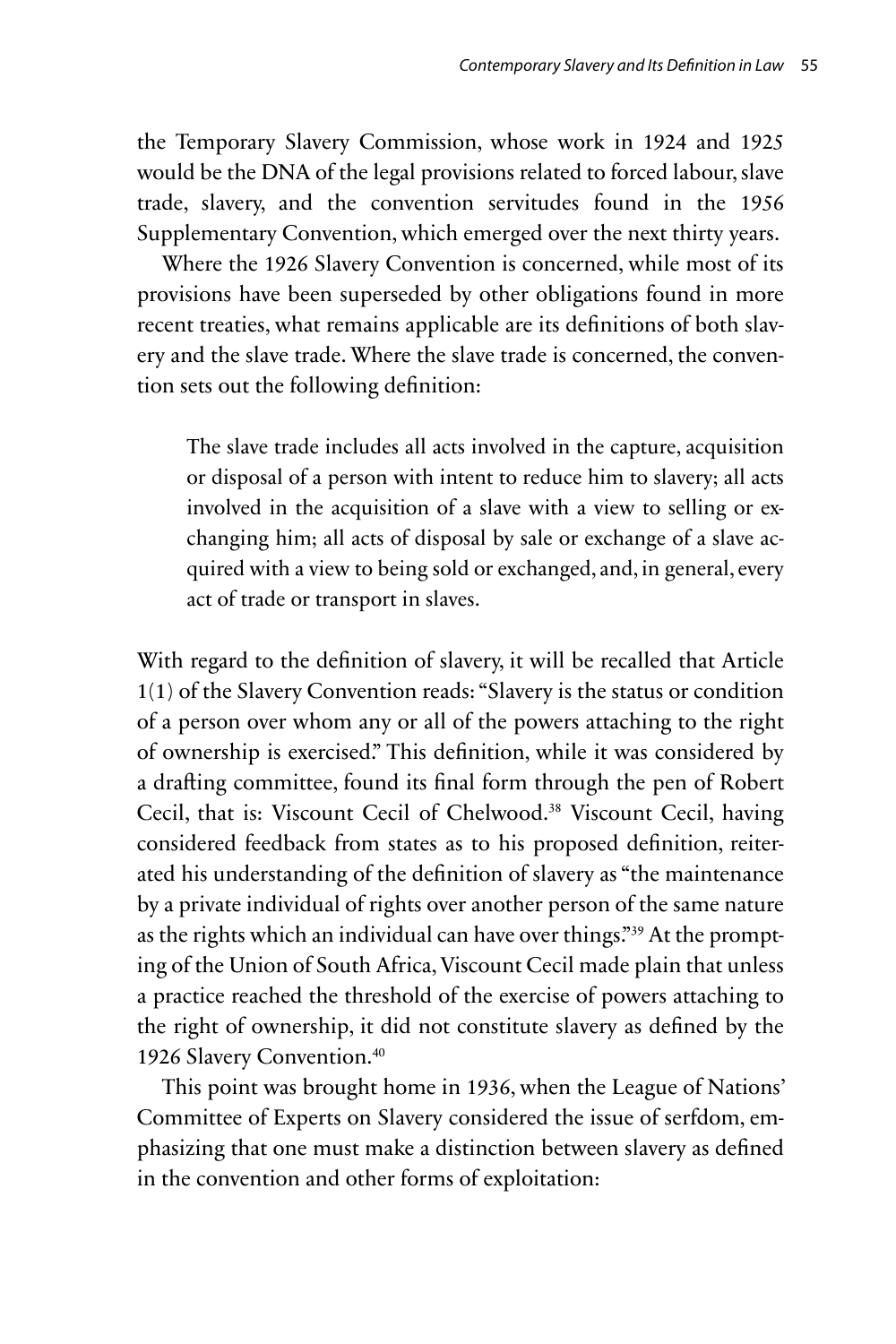It is important, however, to keep the fundamental distinction clearly in mind, and to realize that the status of "serfdom" is a condition "analogous to slavery" rather than a condition of actual slavery, and that the question whether it amounts to "slavery" within the definition of the Slavery Convention must depend upon the facts connected with each of the various systems of "serfdom."41

The Committee of Experts on Slavery was more explicit in regard to its considerations of debt slavery, noting that at least theoretically

debt slavery is only a temporary form, for the assumption is that the slavery ends as soon as the debt is repaid. In practice, however, the conditions in which the debt-slave lives are often of the nature that repayment is an impossibility and the debtor is therefore a slave for life. Even worse than this may sometimes happen, for in some systems there are cases in which the debt is "hereditary" and, after the death of the debtor, it is transmitted to the children and children's children. It is right, perhaps, that one should realise quite clearly that the system – *whatever form it may take in different countries – is not "slavery" within the definition set forth in Article 1 of the 1926 Convention, unless any or all the powers attaching to the right of ownership are exercised by the master*. 42

Despite such an understanding of the definition of slavery, shortly after the establishment of Slavery Convention, another stream emerged that sought to read into the definition of slavery an interpretation that went beyond its ordinary meaning so as to encompass lesser servitudes or types of human exploitation.<sup>43</sup> While this had its genesis in abolitionist groups that had to reinvent themselves in the wake of the 1926 Slavery Convention, it reached its fullest expression during the United Nations (UN) era. In 1956, the UN adopted an instrument meant to supplement the 1926 Slavery Convention. Though originally meant to suppress various servitudes, for reasons related to the obligations to be undertaken and not to the normative standards set, the term servitude was dropped, and the instrument was entitled the 1956 Supplementary Convention on the Abolition of Slavery, the Slave Trade, and *Institutions*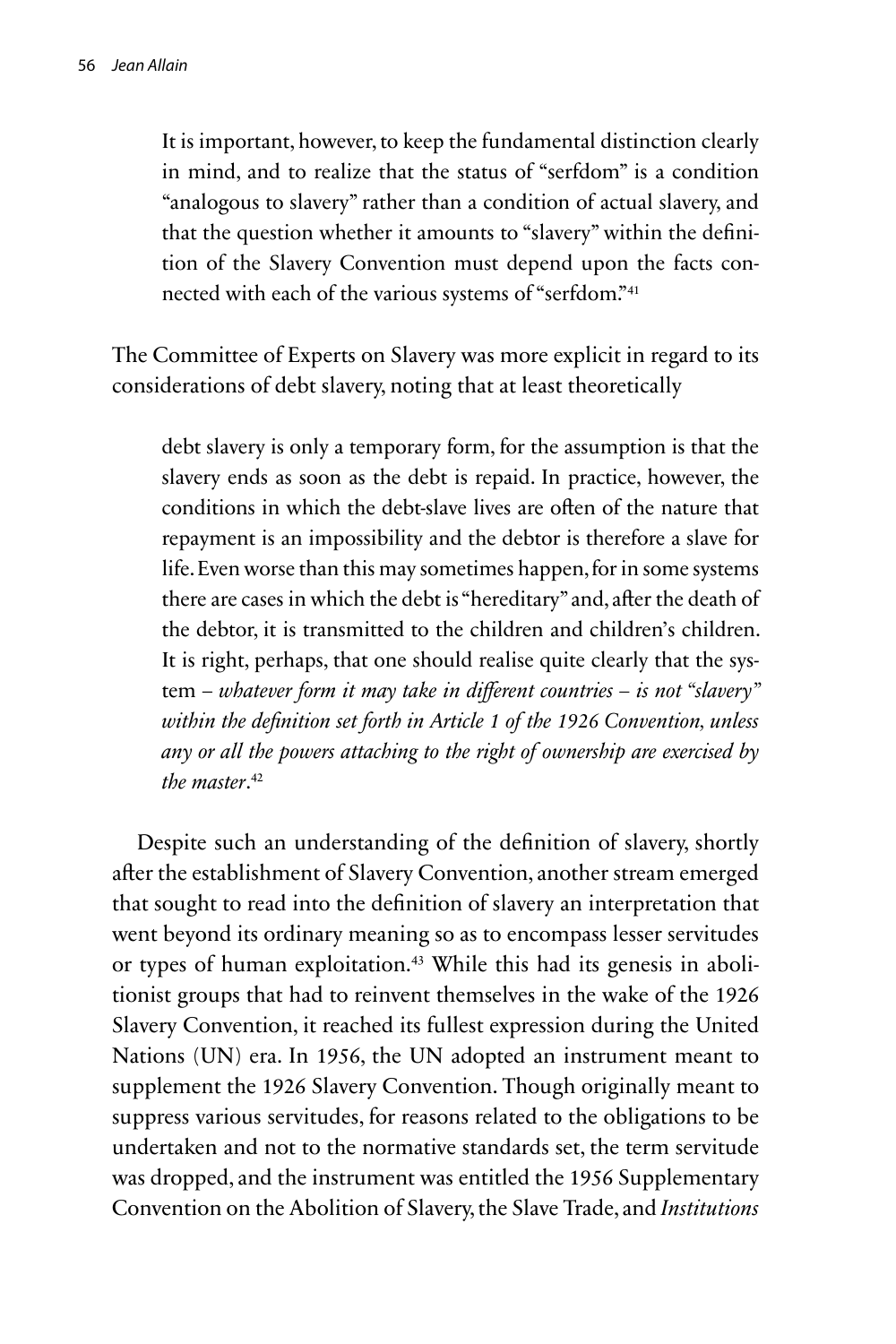*and Practices Similar to Slavery*. While the reasons for this change need not concern us here, what is important is the recognition that servitudes were now to be understood as "institutions or practices similar to slavery" or, in its shorter form, as "practices similar to slavery."44

This distinction is important since 1956 was a watershed for international relations. The previous year's Bandung Conference had created what would come to be known as the Non-Aligned Movement, while, in 1957, Ghana became the first African state to gain its independence from European colonial powers. The decolonization process would realign the UN as the original fifty-one member states would lose their democratic majority as newly independent states joined the organization, ultimately raising the Organization's membership by a factor of four. This loss of dominance within the democratic bodies of the UN (that is, excluding the UN Security Council) meant that newly independent states could set the agenda. Where slavery was concerned, this agenda related to the legacy of colonialism, including the African slave trade, but even more to the apartheid regimes of southern Africa, which were considered to be aligned with contemporary manifestations of slavery. If it was not slavery, then at least servitude – that is, at least, in the language of the 1956 Supplementary Convention: "a practice similar to slavery."

Consider the main proponent of this approach, Waldo Waldron-Ramsey, the representative of Tanzania, who, in 1966, stated:

The policy of apartheid followed by South Africa in its own territory and in South West Africa, by the racist, traitorous and illegal regime in the Colony of Rhodesia and the colonialist methods applied by the Portuguese Government in the so-called Portuguese territories of Mozambique, Angola, and Portuguese Guinea, were flagrant examples of slavery. It was manifest that the methods traditionally used by the colonialist must be regarded as practices similar to slavery.<sup>45</sup>

However, the advocacy of apartheid (and, to a lesser extent, colonialism) as slavery or as a practice similar to slavery was not accepted by the old guard. Despite having lost their majority, the original members of the UN held enough seats to be the gatekeepers of international law since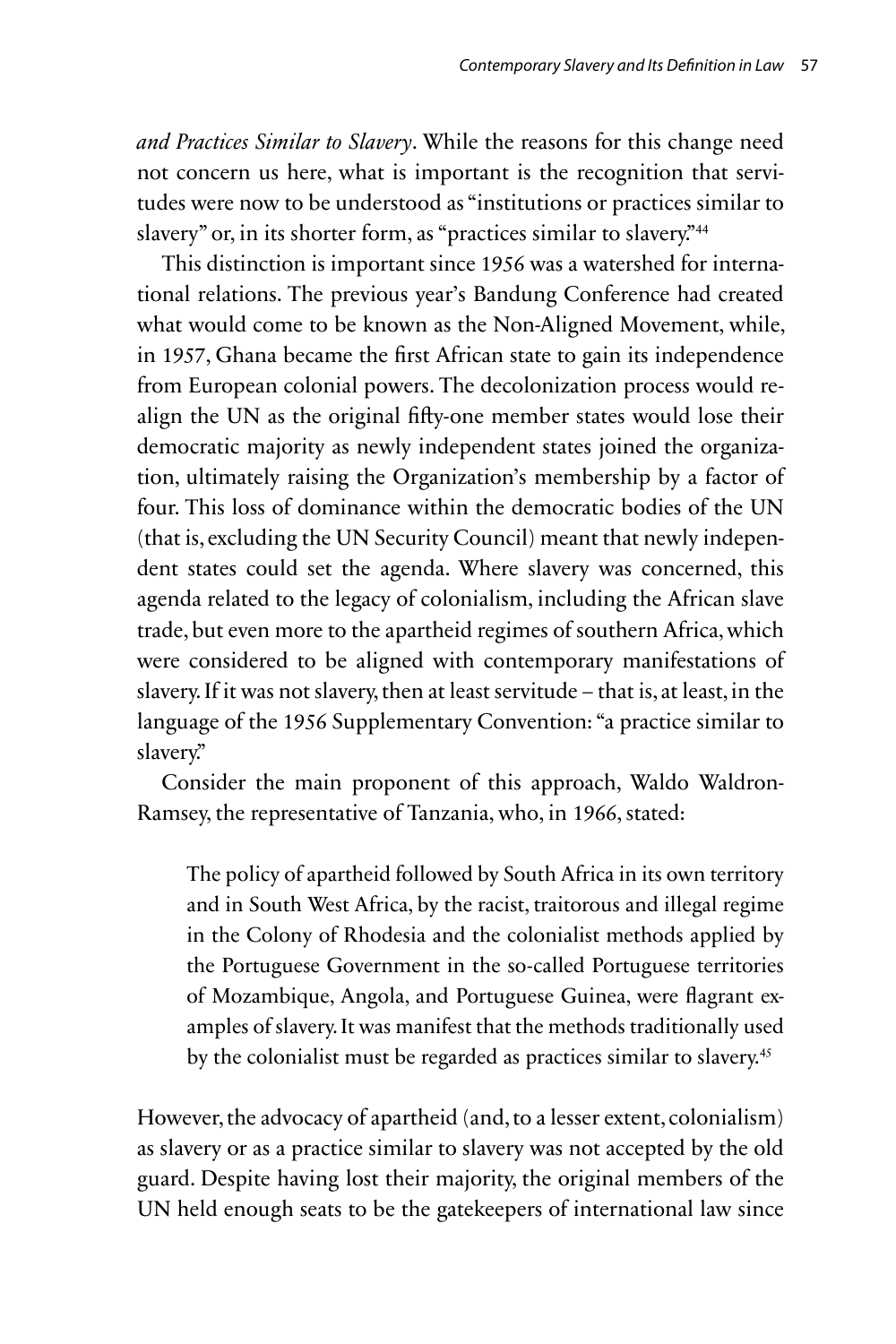the route to establishing a new legal norm through treaty law was via an international conference, which procedurally required a two-thirds majority throughout. For newly independent states, the numbers did not add up. Thus, the link between slavery and practices similar to slavery, on the one hand, and apartheid and colonialism, on the other hand, could not be sustained in legal terms.

As a result, Waldron-Ramsey changed tactics – though he was not happy – and, ultimately, what would emerge from the UN Economic and Social Council was a compromise found in a 1966 resolution that would see the creation of a term not of law but, rather, of art – a political term – that would gain much currency in the UN system.<sup>46</sup> This resolution decided "to refer the question of slavery and the slave trade in all their practices and manifestations including the *slavery-like practices* of apartheid and colonialism, to the Commission on Human Rights."47 This term would add a layer of confusion to the regime of human exploitation – beyond what was created when "servitude" was replaced with a "practice similar to slavery" in the 1956 Supplementary Convention – since there was now the term of art "slavery-like practice," which was a near replica of the legal term "practice similar to slavery."

Having sowed confusion by this nomenclature, any momentum that might have been generated in addressing issues of slavery was lost from 1966 onwards. It might be noted, as Suzanne Miers has shown, that the emphasis on apartheid and colonialism by newly independent states deflected attention away from its "entrenched customs," such as child marriage and widow inheritance, which were legislated against in the 1956 Supplementary Convention.<sup>48</sup> That said, the confusion would lead to a loss of direction most evident in the work of the UN Working Group on Contemporary Forms of Slavery (1975–2006), which by the end of its tenure had overseen the collapse of the applicability of slavery at the international level. The working group failed to grasp the distinction between the political and the legal, utilizing the term "slavery-like practice" to mean provisions under the 1956 Supplementary Convention, coining the phrase "contemporary forms of slavery," which went beyond the definition of slavery to include situations that moved quite far away from the legal. Under the heading of "contemporary forms of slavery," the working group considered a number of social ills, including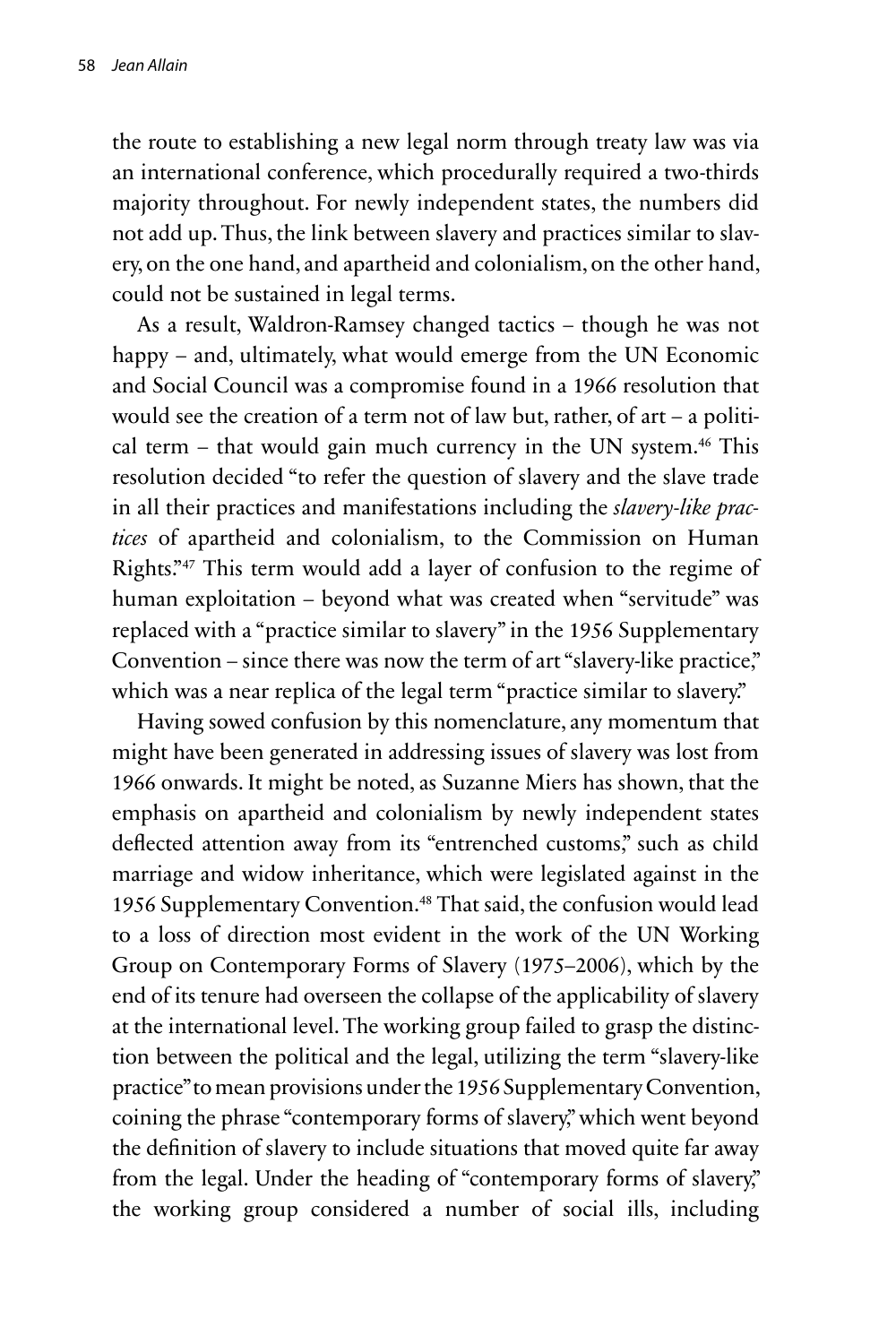trafficking in persons, exploitation of prostitutes (in 1989); child pornography, children in armed conflict (1990); child soldiers (1991); removal of organs (1992); incest (1993); migrant workers, sex tourism (1994); illegal adoption (1996); early marriages, and detained juveniles (1997). Many of its considerations strayed very far from the status or condition of a person over whom any or all of the powers attaching to the right of ownership are exercised.

Where the legal came into play, and the definition of slavery gained some traction, which would lead to its contemporary application, was the move internationally within the realm of international criminal law. Towards the end of the twentieth century, what emerged was a "neoabolition era," which was based, like its predecessor, on religious convictions that were backed by coercive legislation imposed by the most dominant state of the era. Thus, history repeated itself. Just as Quaker activism and Anglican evangelicalism laid the foundation for the British abolitionist campaign, which would first end the transatlantic slave trade and, in its wake, lead to the end of the slave trade on land and the abolition of slavery, so too did the "Religious Right" in the United States influence the American Congress in passing the 2000 Victims of Trafficking and Violence Protection Act (Victims of Trafficking Act).49 Just as British dominance of the seas during the nineteenth century allowed it to force a network of bilateral "right to search" treaties that effectively authorized it to police the seas, controlling commerce in such a manner as to force the end of the slave trade at sea, so too did the Victims of Trafficking Act and its progeny force states – by threatening non-complying states with the prospect of losing foreign aid and multilateral assistance, and even have the United States vote against them at the World Bank and International Monetary Fund – to implement domestic legislation criminalizing the trafficking of people.<sup>50</sup>

While the United States may consider itself the enforcer; it is enforcing international criminal law in the guise of an international instrument, as its anti-trafficking legislation is based on the UN's 2000 Protocol to Prevent, Suppress and Punish Trafficking in Persons, especially Women and Children (Trafficking Protocol).<sup>51</sup> The Trafficking Protocol sets out a definition of trafficking in persons that, in essence, renews obligations previously undertaken to suppress slavery and also,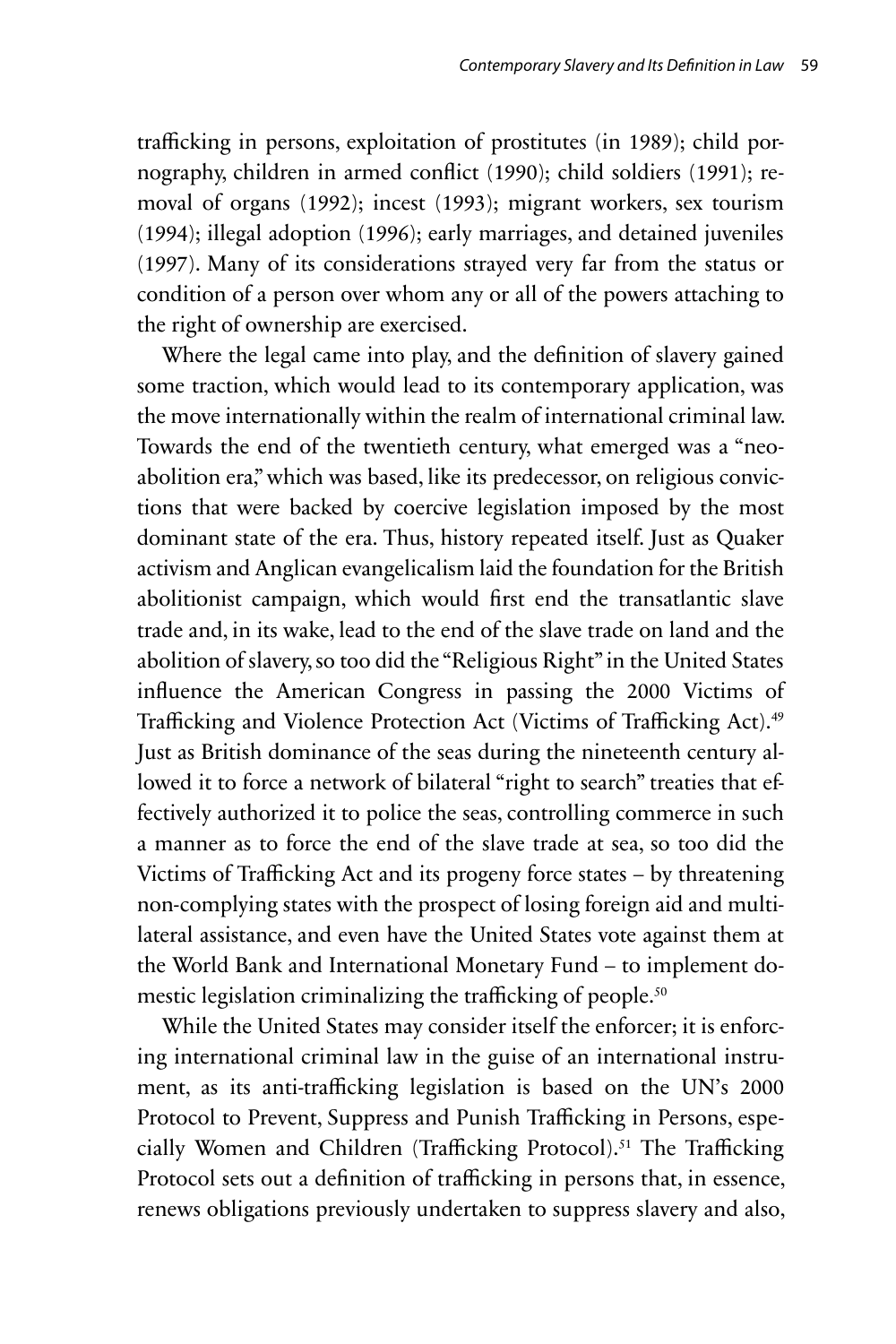most importantly for our purposes, other types of exploitation domestically. Article 3(a) of the protocol reads:

"Trafficking in persons" shall mean the recruitment, transportation, transfer, harbouring or receipt of persons, by means of the threat or use of force or other forms of coercion, of abduction, of fraud, of deception, of the abuse of power or of a position of vulnerability or of the giving or receiving of payments or benefits to achieve the consent of a person having control over another person, for the purpose of exploitation. Exploitation shall include, at a minimum, the exploitation of the prostitution of others or other forms of sexual exploitation, forced labour or services, slavery or practices similar to slavery, servitude or the removal of organs.

The dominant position that the United States holds has allowed it, through informal empire, to require states to pass legislation that criminalizes the trafficking of persons for various purposes including slavery, servitude, and forced labour. Just as in the United States' later legislation, the 2008 William Wilberforce Trafficking Victims Protection Reauthorization Act, the original 2000 legislation makes it "the policy of the United States not to provide non-humanitarian, nontrade-related foreign assistance to any government that (1) does not comply with minimum standards for the elimination of trafficking; and (2) is not making significant efforts to bring itself into compliance with such standards."<sup>52</sup> As a result, states have turned their thoughts to slavery as a criminal offence in ways they had not during the twentieth century.

Further, the emergence of slavery in legal terms has also benefited from the criminal law paradigm as a result of the development of international criminal law manifest primarily in the jurisprudence of the ICTY in the *Kunarac* case and the establishment of the crime against humanity of enslavement in the Rome Statute. In *Kunarac* case, the Appeals Chamber's determination of enslavement was "based on the exercise of any or all of the powers attaching to the right of ownership."53 This reference to the definition of slavery and the willingness to utilize it in international criminal law was confirmed by the definition's inclusion in the 1998 Rome Statute. The statute established the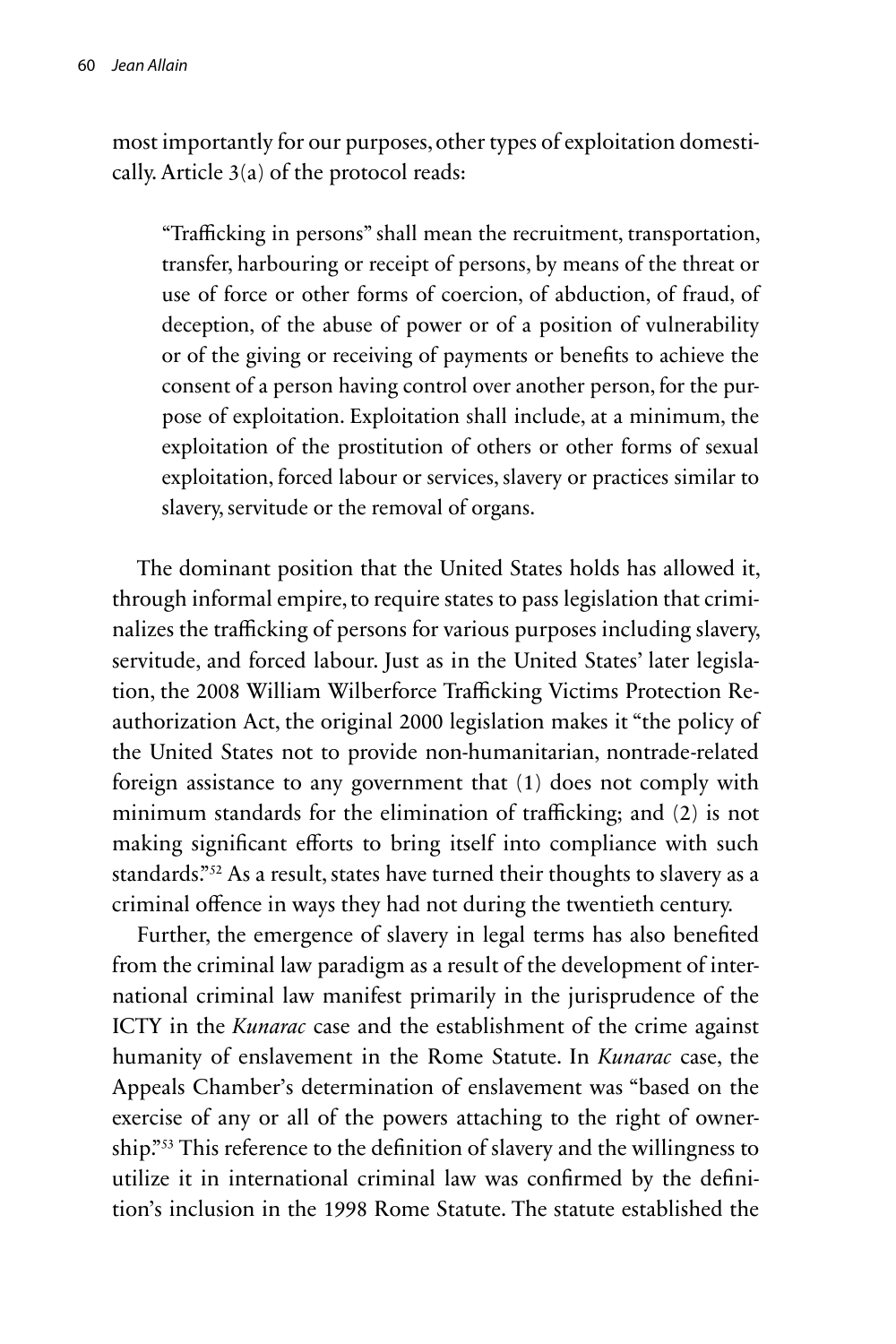crime against humanity of enslavement as "the exercise of any or all of the powers attaching to the right of ownership over a person and includes the exercise of such power in the course of trafficking in persons, in particular women and children."54 This definition is supplemented by the secondary legislation of the International Criminal Court (ICC) and its 2002 Elements of the Crimes, which seek to give more flesh to the bare bones of the crimes as set out in the Rome Statute. Where enslavement is concerned, the Elements of the Crimes set out the following, *inter alia*: "The perpetrator exercised any or all of the powers attaching to the right of ownership over one or more persons, such as by purchasing, selling, lending or bartering such a person or persons, or by imposing on them a similar deprivation of liberty."55 This provision brings us full circle as it provides a short list of the "powers attaching to the right of ownership," which are considered in the opening section of this chapter, while pointing to the fundamental element of slavery – "the loss of personal liberty of the victim" – though it might be added: where it reaches the threshold of control tantamount to possession.

## **Conclusion**

The Trafficking Protocol and the Rome Statute are fundamental to understanding the re-emergence of the legal definition of slavery in the twenty-first century. As a result of these instruments, a majority of states – that is, well over a hundred states – have had to bring their domestic legislation into conformity with their international obligations by ensuring that slavery is criminalized, at least transnationally and internationally. In so doing, and with the possibility of the ICC looking into issues of systematic enslavement within a country and the United States tying World Bank assistance to the suppression of trafficking of persons for the purposes of, among other things, slavery, it goes a long way to explaining the emergence of our contemporary neo-abolitionism era. Having considered the genesis of the definition of slavery from the League of Nations through to the United Nations era, a sense emerges as to why it was not utilized throughout most of the twentieth century. The *Tang* judgment flows from the criminal law side of the equation and truly engages with the definition of slavery by reading contemporary relevance into the 1926 definition. Having determined that the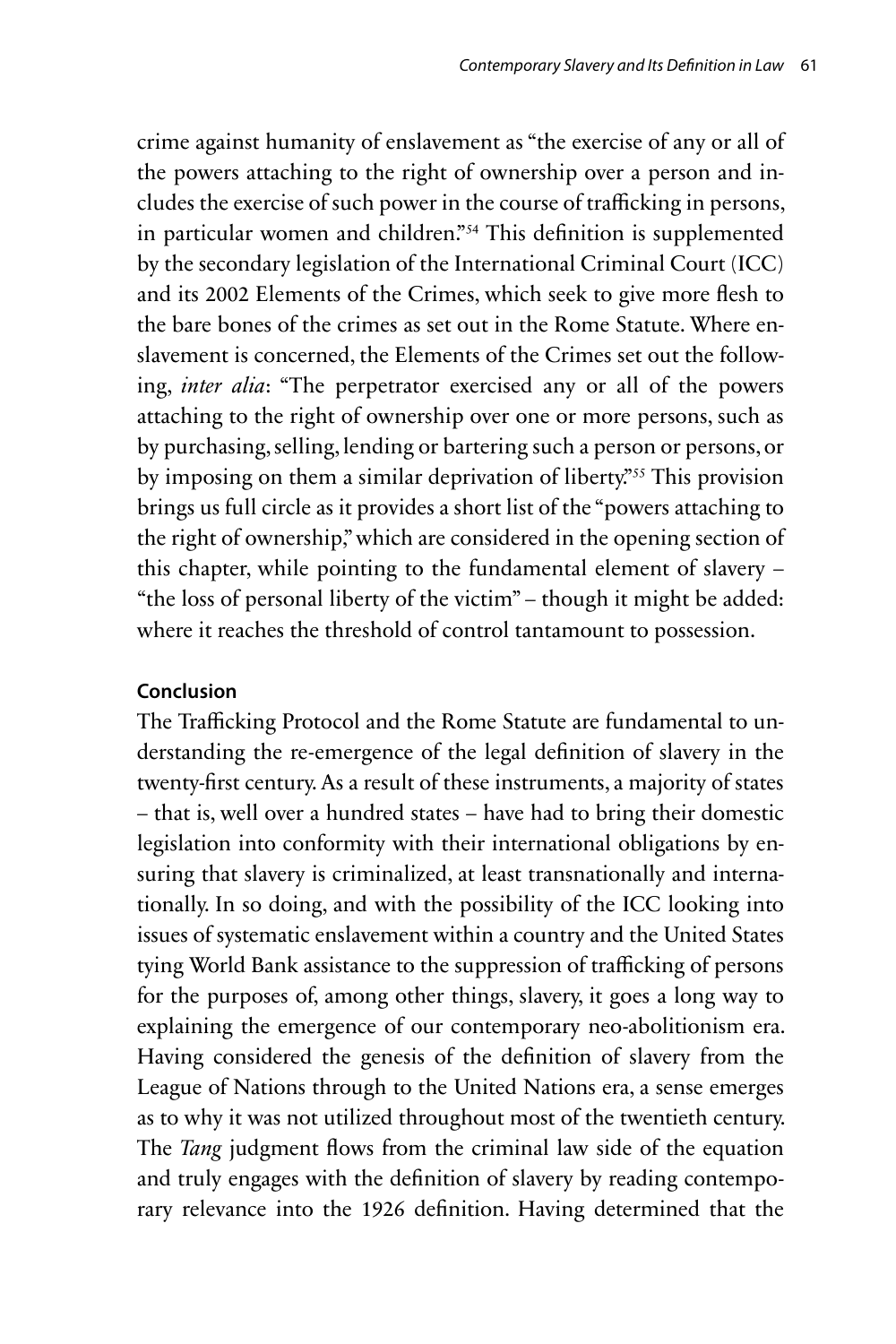definition of slavery held not only in *de jure* situations but also in *de facto* situations, the Research Network on the Legal Parameters of Slavery took it upon itself to elaborate the *Bellagio-Harvard Guidelines on the Legal Parameters of Slavery*, which flesh out the exercise of powers attaching to the right of ownership in situations of slavery. The fundamental understanding of the definition of slavery then, if Olaudah Equiano, Abraham Lincoln, or William Wilberforce were interested, is the controlling of another person as one would possess a thing. Having established such control, the powers attaching to the right of ownership will include the buying, selling, use, management, profit, transfer, or even the destruction of a person held in slavery.

### **Notes**

- 1 Slavery Convention, 25 September 1926, 60 LNTS 253.
- 2 Supplementary Convention on the Abolition of Slavery, the Slave Trade, and Institutions and Practices Similar to Slavery, 7 September 1956, 226 UNTS 3 (Supplementary Convention); Rome Statute of the International Criminal Court, 17 July 1998, 2187 UNTS 90 (Rome Statute).
- 3 *The Queen v Tang*, [2008] HCA 39.
- 4 The listing of the members of the Research Network on the Legal Parameters of Slavery is found within the *Bellagio-Harvard Guidelines on the Legal Parameters of Slavery*, which are reprinted in the appendix in this volume. Research Network on the Legal Paramaters of Slavery, *Bellagio-Harvard Guidelines on the Legal Parameters of Slavery*, 2010–11.
- 5 Antony Honoré, "Slavery: From Ancient to Modern," in Jean Allain, ed., *The Legal Understanding of Slavery: From the Historical to the Contemporary* (Oxford: Oxford University Press, 2012), 9–39.
- 6 Immigration and Refugee Board of Canada, *Nigeria: Levirate Marriage Practices among the Yoruba, Igbo and Hausa-Fulani; Consequences for a Man or Woman Who Refuses to Participate in the Marriage; Availability of State Protection, February 2006*, Doc. NGA101045.E, 16 March 2006, http://www.unhcr.org/refworld/docid/ 45f1478811.html (accessed 18 October 2016).
- 7 In the European context, the positive obligations with regard to slavery are wider, as a result of the 2010 Rantsev case before the European Court of Human Rights. See ECtHR, *Rantsev v Cyprus and Russia*, Application no. 25965/04, 7 January 2010. Consider also Jean Allain, "*Rantsev* v. *Cyprus and Russia*: The European Court of Human Rights and Trafficking as Slavery," *Human Rights Law Review* 10 (2010): 546–57; Jean Allain, *The Law and Slavery* (Leiden: Martinus Nijhoff, 2015), 217–29.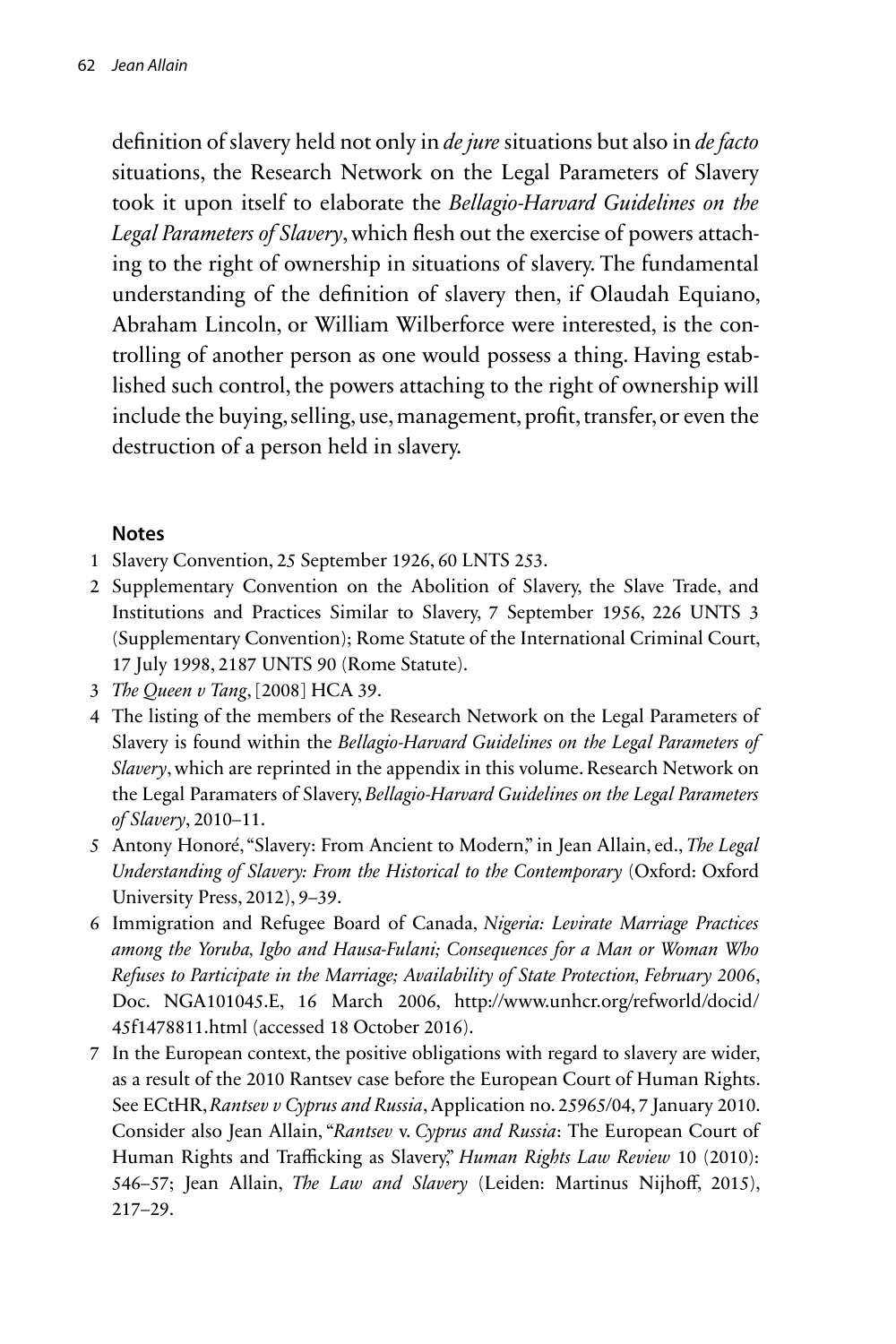- 8 Forced Labour Convention, 28 June 1930, 39 UNTS 55.
- 9 See generally Jean Allain, *Slavery in International Law* (Leiden: Martinus Nijhoff, 2013).
- 10 Rome Statute, Article 7(2)(c).
- 11 ECtHR, *Siliadin v France*, Application no. 73316/01, 26 July 2005.
- 12 Convention for the Protection of Human Rights and Fundamental Freedoms, 4 November 1950, 213 UNTS 221.
- 13 *Siliadin*, para. 122.
- 14 *Rantsev*, 280.
- 15 ICTY, *Prosecutor v Kunarac et al*., Case nos. IT-96–23 and IT-96–23/1-A, 12 June 2002.
- 16 Ibid., para. 117.
- 17 Ibid., paras. 118–19.
- 18 See Articles 31 and 32, Vienna Convention on the Law of Treaties, 23 May 1969, 1155 UNTS 331.
- 19 *Oxford English Dictionary* (Oxford: Oxford University Press, 1989), 2nd ed., Volume 16, 573.
- 20 Temporary Slavery Commission, League of Nations, *Report of the Temporary Slavery Commission adopted in the Course of its Second Session, 13th July –25th July 1925*, Doc. A.19.1925.VI, 25 July 1925, 3.
- 21 *Oxford English Dictionary*, (Oxford: Oxford University Press, 1989), 2nd ed., Volume 3, 684.
- 22 The *Oxford English Dictionary* reads: "In a legal instrument, e.g. a will, or contract, a provision on which its legal force or effect is made to depend" – that is, "something demanded or required as a prerequisite to the granting or performance of something else; a provision, a stipulation." See *Oxford English Dictionary*, (Oxford: Oxford University Press, 1989), 2<sup>nd</sup> ed., Volume 3, 683.
- 23 *Tang*, 13 (emphasis added).
- 24 See *Oxford English Dictionary*, 2nd ed., Volume 1, (Oxford: Oxford University Press, 1989), 775, where it states that "attribute" "as a mental act", is "to ascribe *to* as belonging or proper; to consider or view as belonging or appropriate *to*. Italics in the original.
- 25 Ibid., 8.
- 26 Ibid., 9.
- 27 Ibid., 13 (emphasis added).
- 28 *Tang*, 16.
- 29 Ibid., 16. Criminal Code Act 1995 (Cth).
- 30 Ibid., 60; Hayne J follows by explaining in more detail his understanding of dominion:

As explained earlier, to constitute "ownership," one person would have dominion over that other person. That is, the powers that an owner of another person would have would be the powers which, taken together, would constitute the complete subjection of that other person to the will of the first. Or to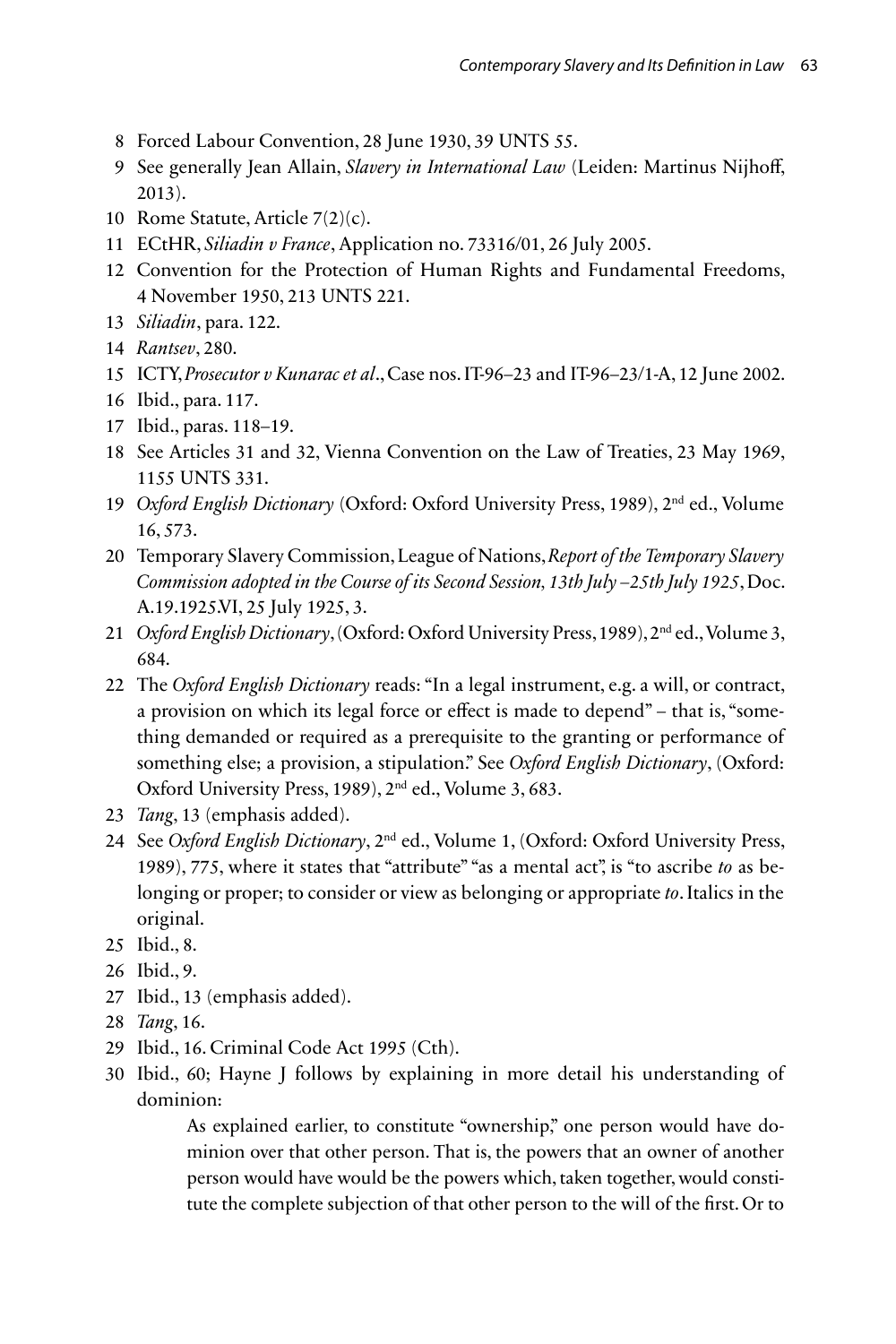put the same point another way, the powers that an owner would have over another person, if the law recognised the right to own that other, would be powers whose exercise would not depend upon the assent of the person over whom the powers are exercised.

- 31 Ibid., 60.
- 32 Ibid., 60.
- 33 Ibid., 62.
- 34 *Tang*, 65.
- 35 Covenant of the League of Nations, 28 June 1919, 225 Parry 195.
- 36 Suzanne Miers, *Slavery in the Twentieth Century: The Evolution of a Global Problem* (Walnut Creek, CA: AltaMira Press, 2003), 103.
- 37 See Jean Allain, "Slavery and the League of Nations: Ethiopia as a Civilised Nation," *Journal of the History of International Law* 8 (2006): 213–44; see also Allain, *The Law and Slavery*, 121–58.
- 38 See Jean Allain, *The Slavery Conventions: The Travaux Préparatoires of the 1926 League of Nations Convention and the 1956 United Nations Convention* (Leiden: Martinus Nijhoff, 2008), 51–60.
- 39 League of Nations, *Slavery Convention: Report Presented to the Assembly by the Sixth Committee*, Doc. A.104.1926.VI, 24 September 1926, 1–2.
- 40 See Allain, *The Slavery Conventions*, 76–79.
- 41 League of Nations, *Slavery: Report of the Advisory Committee of Experts, Third (Extraordinary) Meeting of the Advisory Committee*, Doc. C.189(I).M.145.1936.VI, 13–14 April 1936, 27.
- 42 Ibid., 24–25 (emphasis added).
- 43 See, for instance, Report of the International Commission of Inquiry into the Existence of Slavery and Forced Labour in the Republic of Liberia, (United States Department of State: Government Printing Office, Washington, DC) 8 September 1930.
- 44 For those interested in a fuller elaboration of the move from servitude to "practice similar to slavery," see Jean Allain "On the Curious Disappearance of Human Servitude from General International Law," *Journal of the History of International Law* 11 (2009): 303–32; see also Allain, *The Law and Slavery*, 297–324.
- 45 United Nations Economic and Social Council, Social Committee, *Summary Record of the Five Hundred and Thirty-Sixth Meeting, 7 July 1966*, UN Doc. E/AC.7/SR.536, 14 December 1966, 5.
- 46 Consider Waldo Waldron-Ramsey's words, as the Greek representative proposed that a conference be convened to settle the issue:

The Committee was not asked to go back to the 1926 or 1956 Conventions, to which the Greek representative had referred, but to deal with slavery in 1966. Some delegations interpreted the notion of slavery in a limited technical sense and were endeavouring to restrict its definition to suit their own ends; he was not fooled by their humbug.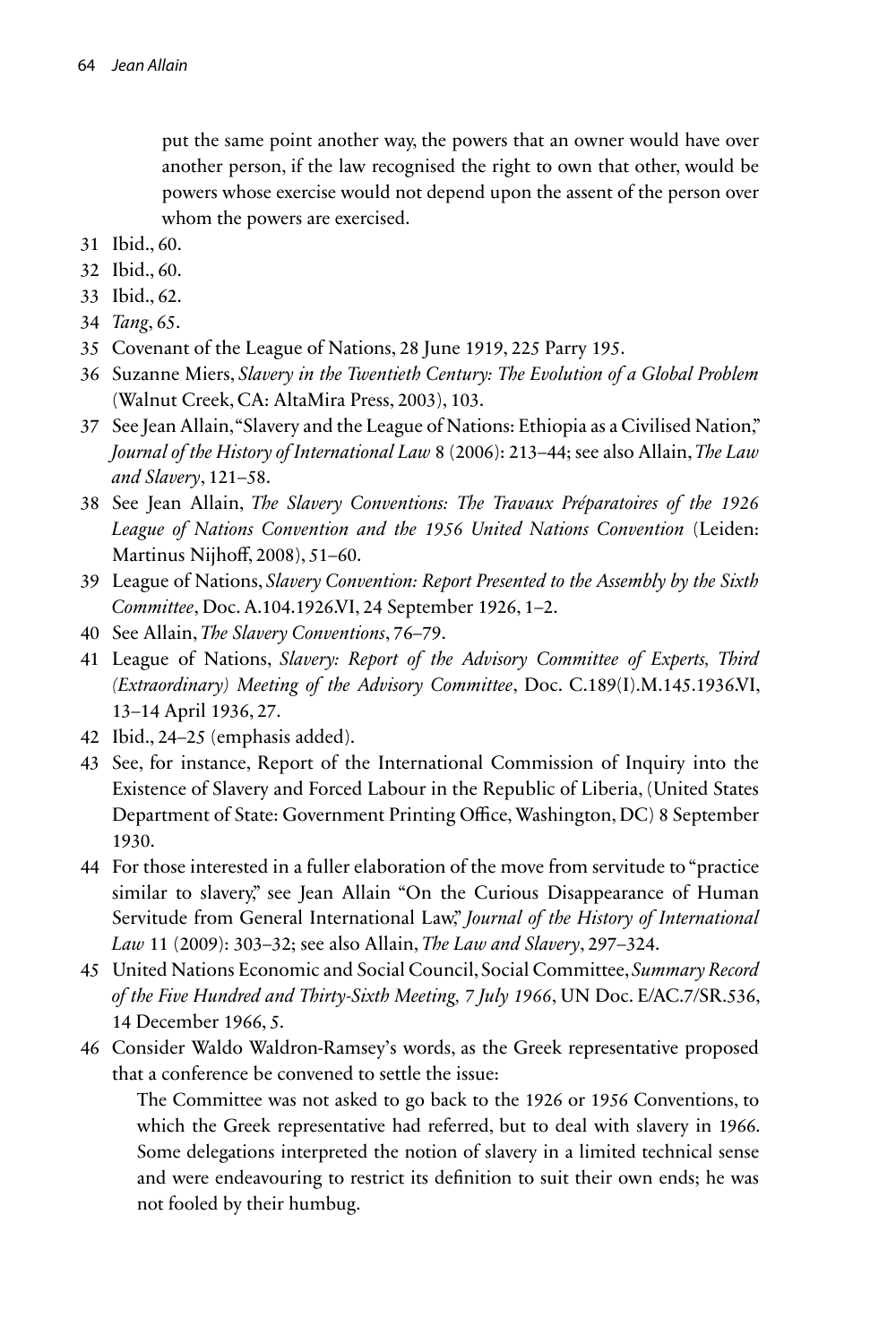They drew attention to the slavery alleged to exist in India and Pakistan where it was supposed to result from traditional debtor-creditor relationships, or in the High Andes of Peru and Bolivia, where it was said to stem from landlord-tenant relationships. In point of fact there was no slavery either in those Asian countries or in Latin America, but slavery undoubtedly existed in the African counties he had mentioned [re: South Africa, Rhodesia, etc.].

Similarly, it had been claimed that forms of slavery were to be found in certain Islamic customs, particularly polygamy. He protested against such allegations which were designed purely to camouflage other motives. Forms of bondage similar to slavery might be said to exist in certain European and American countries particularly in the Anglo-Saxon countries where prostitution and drug addiction were rife, as he remembered from the time when he had practised as a barrister in London.

Nor could the question of racialism be excluded, for it was the direct corollary of slavery. In his opinion, the classic definition of slavery he had given should either be accepted or extended to include all related manifestations of it without exception.

 United Nations Economic and Social Council, *Summary Record of the Five Hundred and Thirty-Sixth Meeting*, 5.

- 47 United Nations, Economic and Social Council, Social Committee, *Slavery, Algeria, Gabon, Cameroon, Iran, Iraq, Morocco and the United Republic of Tanzania: Draft Resolution*, UN Doc. E/AC.7/L.492, 14 July 1966 (emphasis added).
- 48 Miers, *Slavery in the Twentieth Century*, 362.
- 49 See Christopher Leslie Brown, *Moral Capital* (Chapel Hill: North Carolina Press, 2006); Ronald Weitzer, "The Social Construction of Sex Trafficking: Ideology and Institutionalization of a Moral Crusade," *Politics Society* 35 (2007): 447–75. Victims of Trafficking and Violence Protection Act, 2000, PL 106-386 (Victims of Trafficking Act).
- 50 See Jean Allain, "Nineteenth Century Law of the Sea and the British Abolition of the Slave Trade," *British Yearbook of International Law* 78 (2008): 342–88 (as reproduced in Allain, *The Law and Slavery*, 46–100); Victims of Trafficking Act, s. 110.
- 51 Protocol to Prevent, Suppress and Punish Trafficking in Persons, especially Women and Children, 15 November 2000, 40 ILM 335 (2001).
- 52 Victims of Trafficking Act, s. 110. William Wilberforce Trafficking Victims Protection Re-authorization Act, 2008, PL 106-386. These minimum standards related to legislating criminal liability for those involved in trafficking in persons require that the state "should make serious and sustained efforts to eliminate severe forms of trafficking in persons." According to the *Trafficking in Persons Interim Assessment Report*, the US Department of State has placed fifty-eight states on its special watch list, as it was deemed that these States, *inter alia*: "(a) had a very significant or significantly increasing number of trafficking victims, [and] (b) had failed to provide evidence of increasing efforts to combat TIP from the previous